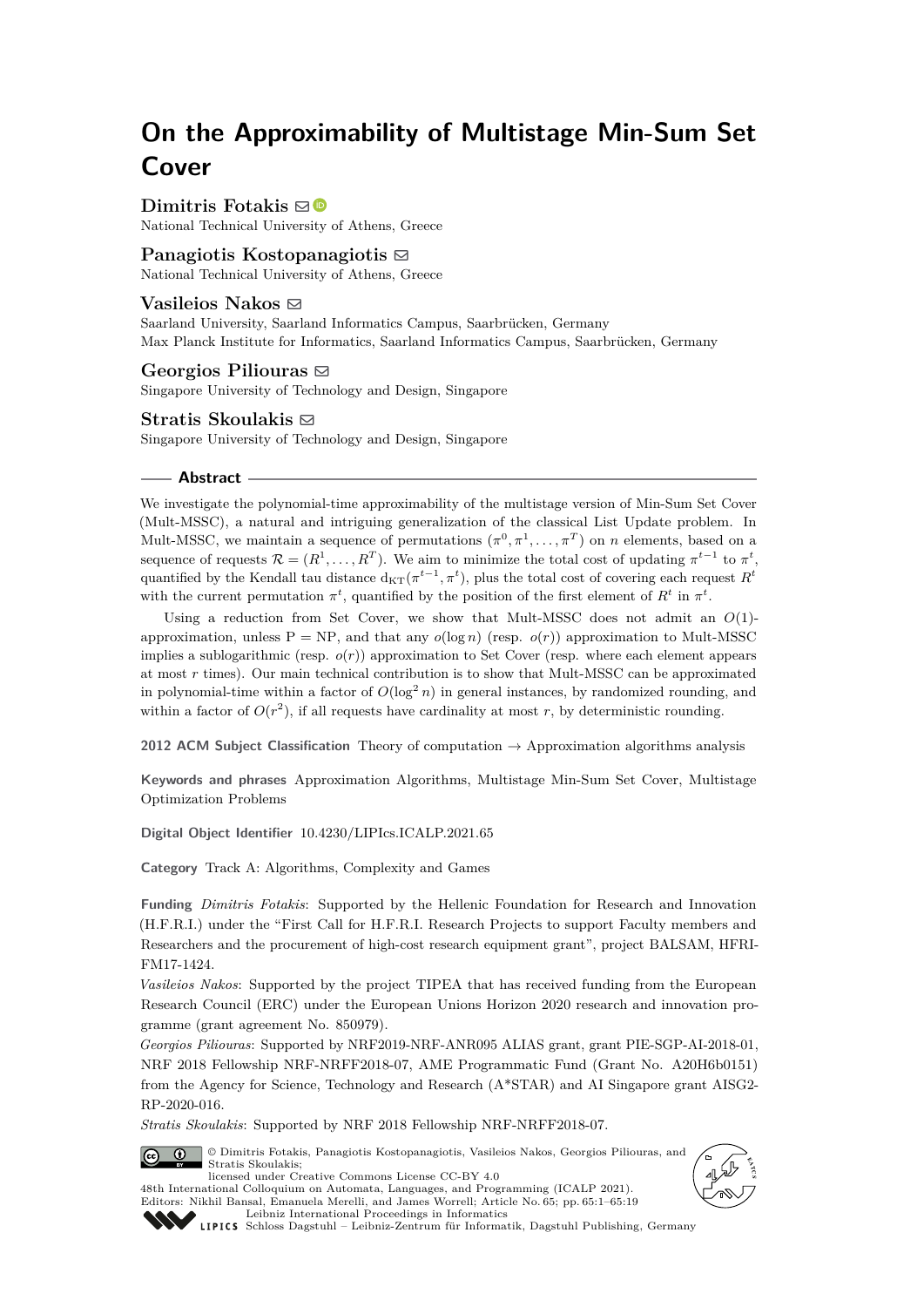#### **65:2 On the Approximability of Multistage Min-Sum Set Cover**

# **1 Introduction**

In *Multistage Min-Sum Set Cover* (Mult-MSSC), we are given a universe *U* on *n* elements, a sequence of requests  $\mathcal{R} = (R_1, \ldots, R_T)$ , with  $R_t \subseteq U$ , and an initial permutation  $\pi^0$  of the elements of *U*. We aim to maintain a sequence of permutations  $(\pi^0, \pi^1, \dots, \pi^T)$  of *U*, so as to minimize the total cost of updating (or moving from)  $\pi^{t-1}$  to  $\pi^t$  in each time step plus the total cost of covering each request  $R_t$  with the current permutation  $\pi^t$ . The cost of moving from  $\pi^{t-1}$  to  $\pi^t$  is the number of inverted element pairs between  $\pi^{t-1}$  and  $\pi^t$ , i.e., the Kendall Tau distance  $d_{KT}(\pi^{t-1}, \pi^t)$ . The cost  $\pi^t(R_t)$  of covering a request  $R_t$  with a permutation  $\pi^t$ is the position of the first element of  $R_t$  in  $\pi^t$ , i.e.,  $\pi^t(R_t) = \min\{i \mid \pi^t(i) \in R_t\}$ . Thus, given  $\mathcal{R} = (R_1, \ldots, R_T)$ , we aim to minimize  $\sum_{t=1}^T (d_{\text{KT}}(\pi^{t-1}, \pi^t) + \pi^t(R_t)).$ 

The Mult-MSSC problem is a natural generalization of the (offline version of the) classical *List Update* problem [\[26\]](#page-18-0), where  $|R_t| = 1$  for all requests  $R_t \in \mathcal{R}$ . The offline version of List Update is NP-hard [\[2\]](#page-17-0), while it is known that any 5*/*4-approximation has to resort to *paid exchanges*, where an element different from the requested one is moved forward to the list [\[24,](#page-18-1) [28\]](#page-18-2). Mult-MSSC was introduced in [\[17\]](#page-18-3) as the multistage extension of Min-Sum Set Cover (MSSC) [\[15\]](#page-18-4), where we aim to compute a single static permutation  $\pi$  that minimizes the total covering cost  $\sum_{t=1}^{T} \pi(R_t)$ . [\[17\]](#page-18-3) presented a (simple polynomial-time) online algorithm for Nult-MSSC with competitive ratio between  $\Omega(r\sqrt{n})$  and  $O(r^{3/2}\sqrt{n})$  for *r*-bounded instances, where all requests have cardinality at most r, and posed the polynomial-time approximability of Mult-MSSC as an interesting open question. Mult-MSSC is also related to recently studied time-evolving (a.k.a. multistage or dynamic) optimization problems (e.g., multistage matroid, spanning set and perfect matching maintenance [\[19\]](#page-18-5), time-evolving Facility Location [\[14,](#page-18-6) [3\]](#page-17-1)), where we aim to maintain a sequence of near-optimal feasible solutions to a combinatorial optimization problem, in response to time-evolving underlying costs, without changing too much the solution from one step to the next.

**Motivation.** Mult-MSSC is motivated by applications, such as web search, news, online shopping, paper bidding, etc., where items are presented to the users sequentially. Then, the item ranking is of paramount importance, because user attention is usually restricted to the first few items in the sequence (see e.g.,  $[27, 13, 16, 10]$  $[27, 13, 16, 10]$  $[27, 13, 16, 10]$  $[27, 13, 16, 10]$  $[27, 13, 16, 10]$  $[27, 13, 16, 10]$  $[27, 13, 16, 10]$ ). If a user does not spot an item fitting her interests there, she either leaves the service (in case of news or online shopping, see e.g., the empirical evidence in [\[12\]](#page-18-11)) or settles on a suboptimal action (in case of paper bidding, see e.g., [\[11\]](#page-18-12)). To mitigate such situations and increase user retention, modern online services highly optimize item rankings based on user scrolling and click patterns. Each user *t* is represented by her set of preferred items (or item categories)  $R_t$ . The goal of the service provider is to continually maintain an item ranking  $\pi^t$ , so that the current user *t* finds one of her favorite items at a relatively high position in *π t* . Continual ranking update is dictated by the fact that users with different characteristics and preferences tend to use the online service during the course of the day (e.g., elderly people in the morning, middle-aged people in the evening, young people at the night – similar patterns apply for people from different countries and timezones). Moreover, different user categories react in nonuniform ways to different trends (in e.g., news, fashion, sports, scientific topics). For consistency and stability, however, the ranking should change neither too much nor too frequently. Mult-MSSC makes the (somewhat simplifying) assumptions that the service provider has a relatively accurate knowledge of user preferences and their arrival order, and that its total cost is proportional to how deep in  $\pi^t$  the current user *t* should reach, before she finds one of her favorite items, and to how much the ranking changes from one user to the next.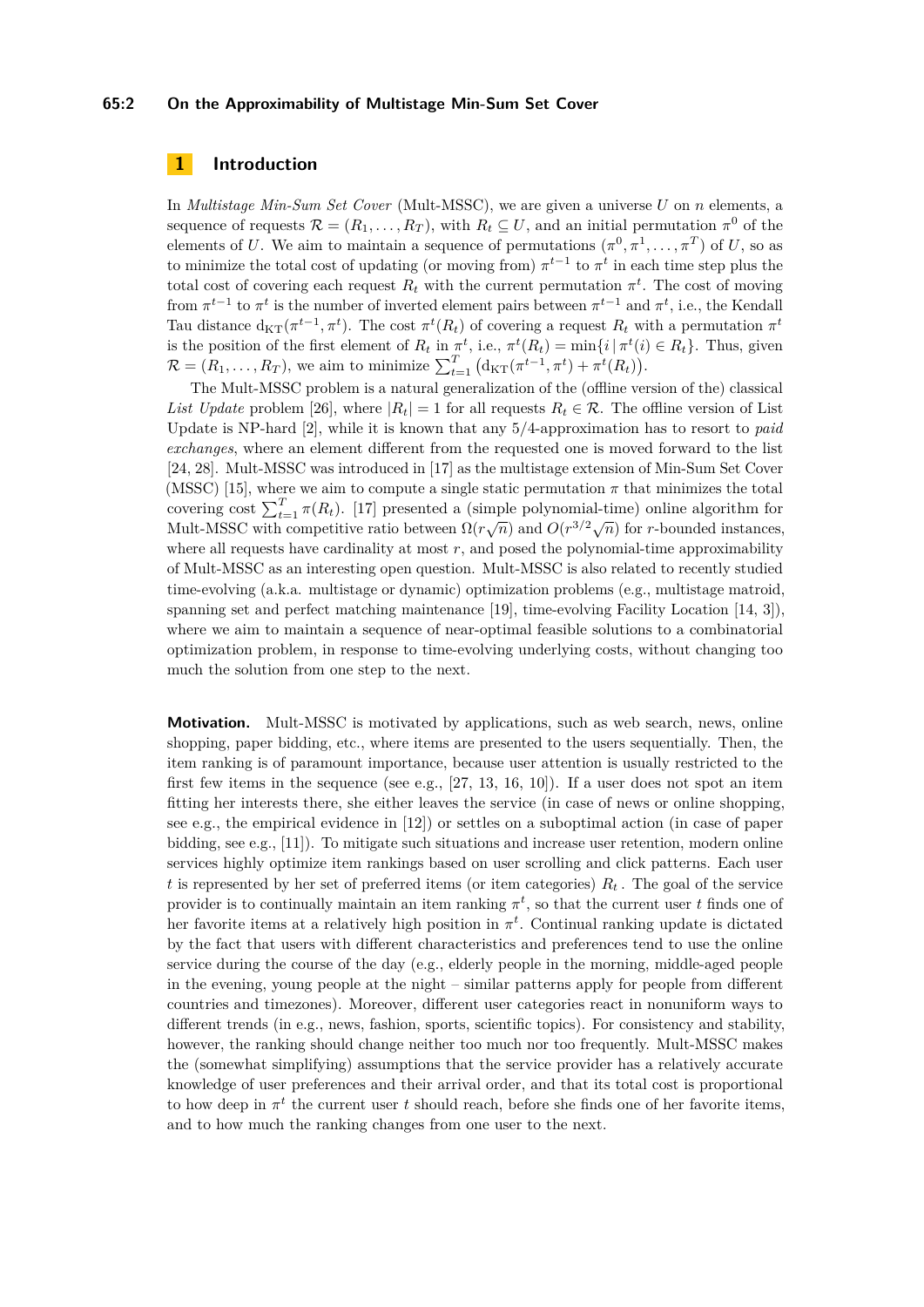From a theoretical viewpoint, Mult-MSSC was used in [\[17\]](#page-18-3) as a natural benchmark for studying the dynamic competitive ratio of Online Min-Sum Set Cover, where the algorithm updates its permutation online, without any knowledge of future requests. As in Mult-MSSC, the objective is to minimize the total moving plus the total covering cost.

**Contribution and Techniques.** In this work, we initiate a study of the polynomial-time approximability of Mult-MSSC. Using a reduction from Set Cover, we show (Theorem [7\)](#page-5-0) that Mult-MSSC does not admit a *c* log *n*-approximation, for some absolute constant *c*, unless  $P = NP$ . Moreover our reduction establishes that an  $o(r)$ -approximation for *r*-bounded instances of Mult-MSSC implies an *o*(*r*)-approximation for Set Cover, in case each element appears in at most *r* requests.

Our main technical contribution is to show that Mult-MSSC can be approximated in polynomial-time within a factor of  $O(\log^2 n)$  in general instances, by randomized rounding (Theorem [10\)](#page-8-0), and within a factor of  $O(r^2)$  in *r*-bounded instances, by deterministic rounding (Theorem [11\)](#page-9-0).

For both results, we consider a restricted version of Mult-MSSC, inspired by the Move-to-Front (MTF) algorithm for List Update, where in each time step *t*, we can only move a single element of  $R_t$  from its position in  $\pi^{t-1}$  to the first position of  $\pi^t$ . Since such a permutation  $\pi^t$  coves  $R_t$  with unit cost, we now aim to select the element of each  $R_t$  moved to front of  $\pi^t$ , so as to minimize the total moving cost  $\sum_{t=1}^T d_{\text{KT}}(\pi^{t-1}, \pi^t)$ . It is not hard to see that the optimal cost of serving  $R$  under the restricted Move-to-Front version of Mult-MSSC is within a factor of 4 from the optimal cost under the original, more general, definition of Mult-MSSC.

Hence, approximating Mult-MSSC boils down to determining which element of *R<sup>t</sup>* should become the top element of  $\pi^t$ . To this end, we relax permutations to doubly stochastic matrices and consider a Linear Programming relaxation of the restricted Move-to-Front version of Mult-MSSC, which we call *Fractional-MTF* (see Definition [8\)](#page-6-0). Given the optimal solution of the aforementioned linear program, which is a sequence of doubly stochastic matrices  $(A^0, A^1, \ldots, A^T)$ , with  $A^0$  corresponding to the initial permutation  $\pi^0$ , our main technical challenge is to round each doubly stochastic matrix  $A<sup>t</sup>$  to a permutation  $\pi<sup>t</sup>$  such that (i) there is an element of  $R_t$  at one of the few top positions of  $\pi^t$ ; and (ii) the total moving cost  $\sum_{t=1}^{T} d_{KT}(\pi^{t-1}, \pi^t)$  of the rounded solution is comparable to the total moving cost  $\sum_{t=1}^{T} d_{FR}(A^{t-1}, A^t)$  of the optimal solution of Fractional-MTF, where  $d_{FR}$  is a notion of distance equivalent to Spearman's footrule distance on permutations (see Definition [4\)](#page-4-0).

Working towards a randomized rounding approach, we first observe that rounding each doubly stochastic matrix independently may result in a permutation sequence with total moving cost significantly larger than that of Fractional-MTF (see also the discussion after Lemma [9\)](#page-6-1). In Theorem [10,](#page-8-0) we show that a dependent randomized rounding with logarithmic scaling of entries (Algorithm [1\)](#page-8-1), similar in spirit with the randomized rounding approach [\[8,](#page-17-2) [25\]](#page-18-13) for Generalized Min-Sum Set Cover, results in an approximation ratio of  $O(\log^2 n)$ . Interestingly, Algorithm [1](#page-8-1) without the logarithmic scaling results in a permutation sequence with the expected moving cost within a factor of 4 from the optimal moving cost of Fractional-MTF. However, we lose a logarithmic factor in the approximation ratio, because we need to scale up the entries of each doubly stochastic matrix  $A<sup>t</sup>$ , so as to ensure that some element of  $R_t$  appears in the few top positions of  $\pi^t$  with sufficiently large probability. The other logarithmic factor is lost because there could be a logarithmic number of elements allocated to the same position of the resulting permutation by the randomized rounding.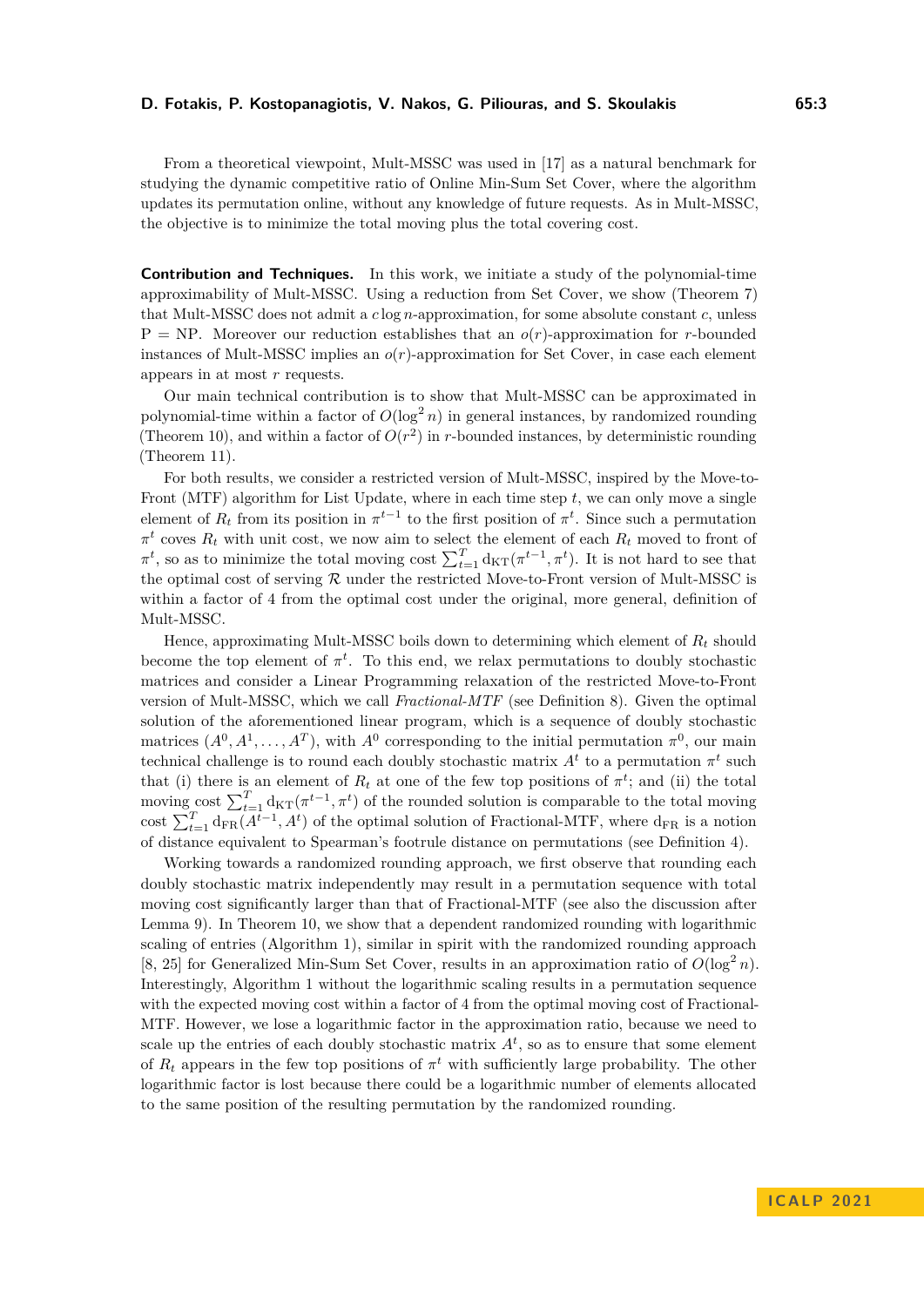#### **65:4 On the Approximability of Multistage Min-Sum Set Cover**

Our deterministic rounding of Algorithm [2](#page-8-2) for *r*-bounded request sequences is motivated by the deterministic rounding for Set Cover and Vertex Cover. We observe that in the optimal solution of Fractional-MTF, in each time step *t*, there is some element  $e \in R_t$  with  $A_{e1}^t \geq 1/r$  (i.e., *e* occupies a fraction of at least  $1/r$  of the first position in the "fractional" permutation"  $A<sup>t</sup>$ ). Algorithm [2](#page-8-2) simply moves any such element to the front of  $\pi<sup>t</sup>$ . The most challenging part of the analysis is to establish that for any optimal solution  $(A^0, A^1, \ldots, A^T)$ of Fractional-MTF with respect to an *r*-bounded request sequence, there exists a sequence of doubly stochastic matrices  $(A^0, \hat{A}^1, \ldots, \hat{A}^T)$  with the entries of each  $\hat{A}^t$  being multiples of  $1/r$ , such that (i) the moving cost of  $(A^0, \hat{A}^1, \ldots, \hat{A}^T)$  is bounded from above by the optimal cost of Fractional-MTF; and (ii) each matrix  $\hat{A}^t$  contains in the first position the element that Algorithm [2](#page-8-2) keeps in the first position at round  $t$ , with mass at least  $1/r$ . Then we show (Lemma [20\)](#page-13-0) that for any sequence of doubly stochastic matrices  $(A^0, \hat{A}^1, \ldots, \hat{A}^T)$  satisfying the above properties, the moving cost of Algorithm [2](#page-8-2) is at most the moving cost of the doubly stochastic matrices,  $\sum_{t=1}^{T} d_{FR}(\hat{A}^t, \hat{A}^{t-1})$ . The latter is done through the use of an appropriate potential function based on an extension of the Kendall-Tau distance to doubly stochastic matrix with entries being multiples of 1*/r*.

A potentially interesting insight is that the technical reason for the quadratic dependence of our approximation ratios on log *n* and *r* is conceptually similar to the reason for the (best possible) approximation ratio of  $4 = 2 \cdot 2$  in [\[15\]](#page-18-4) (see the discussion after Theorem [10\)](#page-8-0). Hence, we conjecture that any  $o(\log^2 n)$  (resp.  $o(r^2)$ ) approximation to Mult-MSSC must imply a sublogarithmic (resp.  $o(r)$ ) approximation to Set Cover.

**Other Related Work.** The MSSC problem generalizes various NP-hard problems, such as Min-Sum Vertex Cover and Min-Sum Coloring and it is well-studied. Feige, Lovasz and Tetali [\[15\]](#page-18-4) proved that the greedy algorithm, which picks in each position the element that covers the most uncovered requests, is a 4-approximation (that was also implicit in [\[9\]](#page-18-14)) and that no  $(4 - \varepsilon)$ -approximation is possible, unless P = NP. In Generalized MSSC (a.k.a. *Multiple Intents Re-ranking*), there is a covering requirement  $K(R_t)$  for each request  $R_t$ and the cost of covering a request  $R_t$  is the position of the  $K(R_t)$ -th element of  $R_t$  in the (static) permutation  $\pi$ . The MSSC problem is the special case where  $K(R_t) = 1$  for all requests  $R_t$ . Another notable special case of Generalized MSSC is the Min-Latency Set Cover problem [\[20\]](#page-18-15), which corresponds to the other extreme case where  $K(R_t) = |R_t|$  for all requests  $R_t$ . Generalized MSSC was first studied by Azar et al. [\[5\]](#page-17-3), who presented a *O*(log *r*)-approximation; later *O*(1)-approximation algorithms were obtained [\[8,](#page-17-2) [25,](#page-18-13) [23,](#page-18-16) [6\]](#page-17-4).

Further generalizations of Generalized MSSC have been considered, such as the Submodular Ranking problem, studied in [\[4\]](#page-17-5), which generalizes both Set Cover and MSSC, and the Min-Latency Submodular Cover, studied by Im et al. [\[22\]](#page-18-17). We refer to [\[22,](#page-18-17) [21\]](#page-18-18) for a detailed discussion on the connections between these problems and their applications.

The online version of MSSC, which generalizes the famous List Update problem, was studied in [\[17\]](#page-18-3). They proved that its static deterministic competitive ratio is  $\Theta(r)$  and presented a natural memoryless algorithm, called *Move-all-Equally*, with static competitive ratio in  $\Omega(r^2)$  and  $2^{O(\sqrt{\log n \cdot \log r})}$  and dynamic competitive ratio in  $\Omega(r\sqrt{n})$  and  $O(r^{3/2}\sqrt{n})$ . competitive. Subsequently, [\[18\]](#page-18-19) considered MSSC from the viewpoint of online learning. Through dimensionality reduction from permutations to doubly stochastic matrices, they obtained randomized (resp. deterministic) polynomial-time online learning algorithms with *O*(1)-regret for Generalized MSSC (resp. *O*(*r*)-regret for MSSC).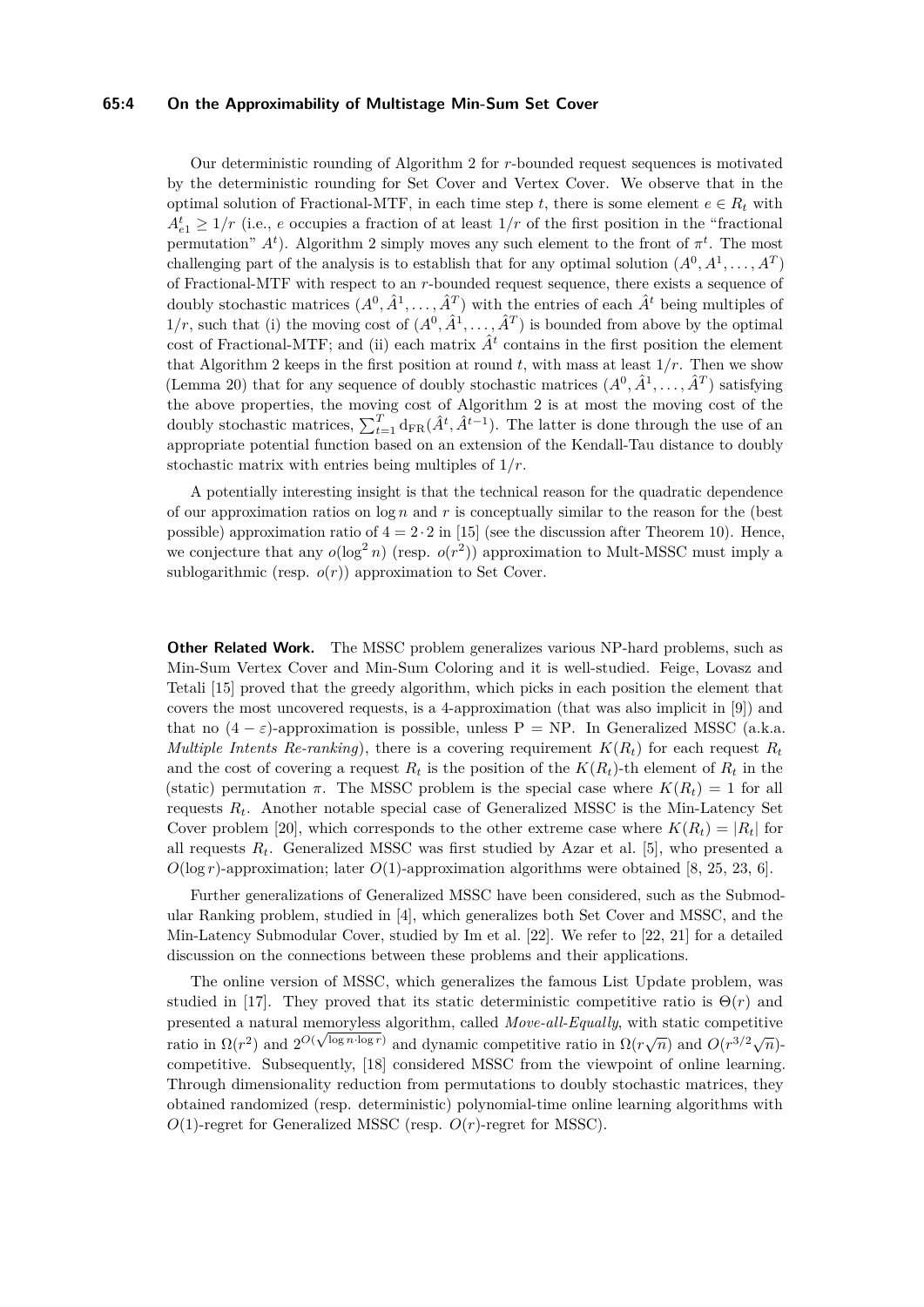# **2 Preliminaries and Basic Definitions**

The set of elements *e* is denoted by *U* with  $|U| = n$ . A permutation of the elements is denoted by  $\pi$  where  $\pi_i$  denotes the element lying at position *i* (for  $1 \le i \le n$ ) and Pos $(e, \pi)$ denotes the position of the element  $e \in U$  in permutation  $\pi$ .

<span id="page-4-1"></span> $\blacktriangleright$  **Definition 1** (Kendall-Tau Distance). *Given the permutations*  $\pi^A, \pi^B$ , a pair of elements  $(e, e')$  *is inverted if and only if*  $\text{Pos}(e, \pi^A) > \text{Pos}(e', \pi^A)$  *and*  $\text{Pos}(e, \pi^B) < \text{Pos}(e', \pi^B)$  *or vice versa. The Kendall-Tau distance between the permutations*  $\pi^A$ ,  $\pi^B$ *, denoted by*  $d_{KT}(\pi^A, \pi^B)$ *, is the number of inverted pairs.*

▶ **Definition 2** (Spearman' Footrule Distance)**.** *The FootRule distance between the permutations*  $\pi^A, \pi^B$  *is defined as*  $d_{FR}(\pi^A, \pi^B) = \sum_{e \in U} |Pos(e, \pi^A) - Pos(e, \pi^B)|$ .

The Kendall-Tau distance and FootRule distance are approximately equivalent,  $d_{\text{KT}}(\pi^A, \pi^B) \leq d_{\text{FR}}(\pi^A, \pi^B) \leq 2 \cdot d_{\text{KT}}(\pi^A, \pi^B)$ . Moreover both of them satisfy the triangle inequality.

 $\triangleright$  **Definition 3.** An  $n \times n$  matrix with positive entries (rows stand for the elements and *columns for the positions) is called stochastic if*  $\sum_{i=1}^{n} A_{ei} = 1$  *for all*  $e \in U$  *and doubly* stochastic if (additionally)  $\sum_{e \in U} A_{ei} = 1$  for all  $1 \leq i \leq n$ .

A permutation of the elements  $\pi$  can be equivalent represented by a 0-1 doubly stochastic matrix *A*, where  $A_{ei} = 1$  if element *e* lies at position *i* and 0 otherwise. When clear from context, we use the notion of permutation and (0-1) doubly stochastic matrix interchangeably.

The notion of FootRule distance can be naturally extended to stochastic matrices. Given two doubly stochastic matrices A, B consider the min-cost transportation problem, transforming row  $A_e$  to the row  $B_e$  where the cost of transporting a unit of mass between column *i* and column *j* equals  $|i - j|$ . Formally for each row *e*, define a complete bipartite graph where on the left part lie the entries  $(e, i)$  for  $1 \leq i \leq n$  and on the right part the entries  $(e, j)$  for  $1 \leq j \leq n$ . The mass transported from entry  $(e, i)$  to entry  $(e, j)$  (denoted as  $f_{ij}^e$  osts  $f_{ij}^e \cdot |i - j|$  and the total mass *leaving*  $(e, i)$  equals  $A_{ei}$  and the total mass *arriving* at  $(e, j)$  equals  $B_{ej}$ .

<span id="page-4-0"></span>▶ **Definition 4.** *The FootRule distance between two stochastic matrices A, B, denoted by*  $d_{FR}(A, B)$ *, is the optimal value of the following linear program.* 

$$
\begin{aligned}\n\min \quad & \sum_{e \in U} \sum_{i=1}^{n} \sum_{j=1}^{n} |i-j| \cdot f_{ij}^e \\
\text{s.t} \quad & \sum_{i=1}^{n} f_{ij}^e = B_{ej} \quad \text{for all } e \in U \text{ and } j = 1, \dots, n \\
& \sum_{j=1}^{n} f_{ij}^e = A_{ei} \quad \text{for all } e \in U \text{ and } i = 1, \dots, n \\
& f_{ij}^e \geq 0 \quad \text{for all } e \in U \text{ and } i, j = 1, \dots, n\n\end{aligned}
$$

**Example 5.** Let the stochastic matrices  $A =$  $\sqrt{ }$  $\overline{1}$ 1 0 0 0 1 0 0 0 1 V.  $\Big\}, B =$  $\sqrt{ }$  $\overline{1}$ 1*/*3 1*/*3 1*/*3  $1/2$   $1/2$  0 1*/*4 0 3*/*4 A.  $\cdot$ The FootRule distance  $d_{FR}(A, B) = (0 \cdot 1/3 + 1 \cdot 1/3 + 2 \cdot 1/3)$ first row  $+ (1 \cdot 1/2 + 0 \cdot 1/2 + 1 \cdot 0)$ second row  $+$  $(2 \cdot 1/4 + 1 \cdot 0 + 0 \cdot 3/4)$  $= 2.$ 

third row

Up next we present the formal definition of Multistage Min-Sum Set Cover.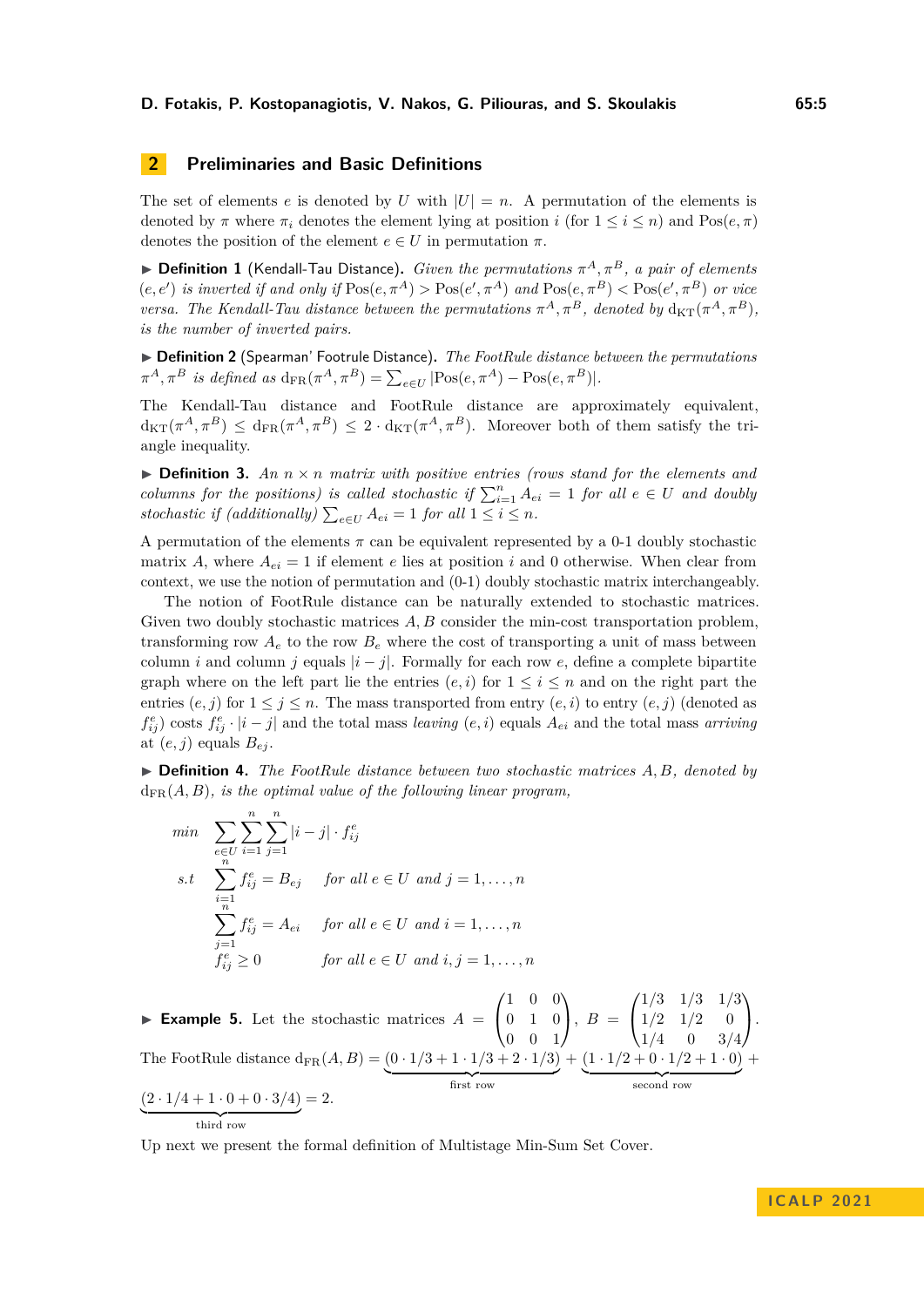#### **65:6 On the Approximability of Multistage Min-Sum Set Cover**

▶ **Definition 6** (Multistage Min-Sum Set Cover)**.** *Given a universe of elements U, a sequence of requests*  $R_1, \ldots, R_T \subseteq U$  *and an initial permutation of the elements*  $\pi^0$ *. The goal is to select a sequence of permutation*  $\pi^1, \ldots, \pi^T$  *that minimizes* 

$$
\sum_{t=1}^{T} \pi^t(R_t) + \sum_{t=1}^{T} d_{\text{KT}}(\pi^t, \pi^{t-1})
$$

*where*  $\pi^t(R_t)$  *is the position of the first element of*  $R_t$  *that we encounter in*  $\pi^t$ ,  $\pi^t(R_t)$  =  $\min\{1 \le i \le n : \pi_i^t \in R_t\}.$ 

We refer to  $\sum_{t=1}^{T} \pi^t(R_t)$  as **covering cost** and to  $\sum_{t=1}^{T} d_{\text{KT}}(\pi^t, \pi^{t-1})$  as **moving cost**. We denote with  $\pi_{\text{Opt}}^t$  the permutation of the optimal solution of Mult-MSSC at round *t*, with  $o_t$  the element that the optimal solution uses to cover the request  $R_t$  (the element of  $R_t$ appearing first in  $\pi_{\text{Opt}}^t$ ), and with  $\text{OPT}_{\text{Mult-MSSC}}$  the cost of the optimal solution. Finally we call an instance of Mult-MSSC *r-bounded* in case the cardinality of the requests is bounded by  $r, |R_t| \leq r$ .

# **3 Approximation Algorithms for Dynamic Min-Sum Set Cover**

There exists an approximation-preserving reduction from Set − Cover to Mult-MSSC that provides us with the following inapproximability results.

#### <span id="page-5-0"></span>▶ **Theorem 7.**

- *There is no c* · log *n-approximation algorithm for* Mult*-*MSSC *(for a sufficienly small* ш, *constant c*) unless  $P = NP$ .
- *For r-bounded sequences, there is no o*(*r*)*-approximation algorithm for* Mult*-*MSSC*, unless* ÷. *there is a o*(*r*)*-approximation algorithm for* Set − Cover *with each element being covered by at most r sets.*

The proof of Theorem [7](#page-5-0) is fairly simple, given an instance of Set – Cover we construct an instance of Mult-MSSC in which the initial permutation  $\pi^0$  contains in the first positions some dummy elements (they do not appear in any of the requests) and in the last positions the sets of the Set – Cover (we consider an element of Mult-MSSC for each set of Set – Cover). Finally each request for Mult-MSSC is associated with an element of the Set − Cover and contains the *elements in* Mult*-*MSSC*/ sets in* Set − Cover containing it.

**Proof.** Let the equivalent definition of Set − Cover in which we are given a universe of element  $E = \{1, \ldots, n\}$  and sets  $S_1, S_2, \ldots, S_m \subseteq E$  and we are asked to select the minimum number of elements covering all the sets (an element *e* covers set  $S_i$  if  $e \in S_i$ ).

Consider the instance of Mult-MSSC with the elements  $U = \{1, \ldots, n\} \cup \{d_1, \ldots, d_n, d_n\}$ . The elements  $\{d_1, \ldots, d_{n^2m}\}\$  are dummy in the sense that they appear in none of the requests  $R_t$ . Let the initial permutation  $\pi_0$  contain in the first  $n^2m$  positions the dummy elements and in the last *n* positions the elements  $\{1, \ldots, n\}$ ,  $\pi_0 = [d_1, \ldots, d_{n^2m}, 1, \ldots, n]$ and the request sequence of Mult-MSSC be  $S_1, S_2, \ldots, S_m$ .

Let a *c*-approximation algorithm for Mult-MSSC producing the permutation  $\pi_1, \ldots, \pi_m$ the cost of which is denoted by Alg. Let also CoverAlg denote the set composed by the element that the *c*-approximation algorithm uses to cover the requests, CoverAlg  $=$ {the element of  $S_t$  appearing first in  $\pi_t$ }. Then,

 $\text{Alg} \geq n^2m \cdot |\text{CoverAlg}|.$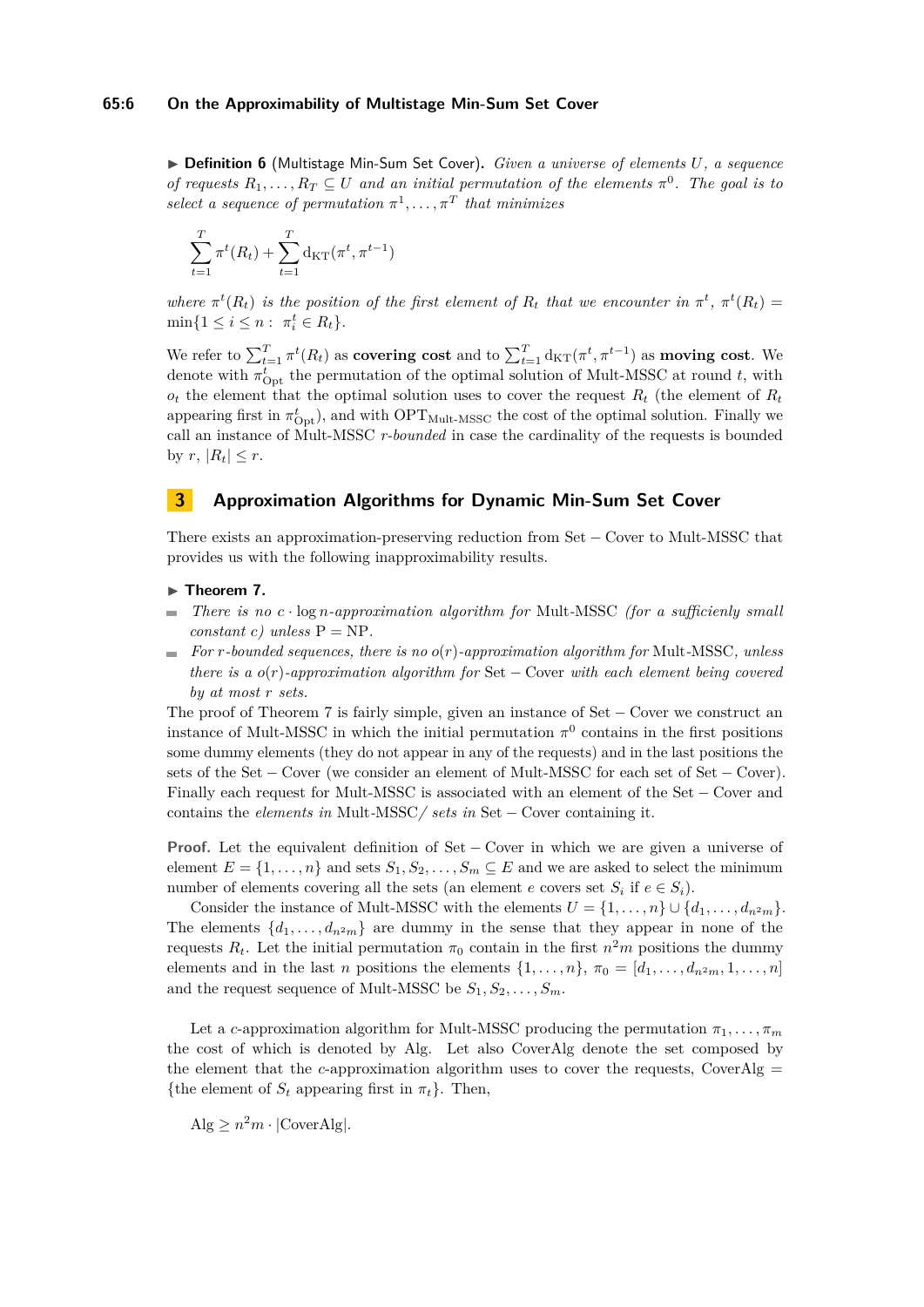Now consider the following solution for Mult-MSSC constructed by the optimal solution for Set − Cover. This solution initially moves the elements of the optimal covering set  $OPT_{SetCover}$  to the first positions and then never changes the permutation. Clearly the cost of this solution is upper bounded by

Set – CoverMult-MSSC 
$$
\leq
$$
  $\underbrace{OPT_{\text{SetCover}} \cdot (n^2m + n)}_{\text{moving cost}} + \underbrace{m \cdot |OPT_{\text{SetCover}}|}_{\text{covering cost}}.$ 

In case Alg  $\leq c \cdot \text{Set} - \text{Cover}_{Mult\text{-MSSC}}$ , we directly get that  $|\text{CoverAlg}| \leq 3c \cdot |\text{OPT}_{\text{SetCover}}|$ . There is no polynomial-time approximation algorithm for Set−Cover with approximation ratio better than  $\log m$ . The latter holds even for instance of Set – Cover for which  $m = \text{poly}(n)$  [\[1\]](#page-17-6) where  $poly(\cdot)$  is a polynomial with degree bounded by a universal constant. Since the number of elements  $|U|$ , in the constructed instance of Mult-MSSC is  $n^2m$ , any  $c \cdot \log |U|$ approximation for Mult-MSSC (for *c* sufficiently small) implies an approximation algorithm for Set – Cover with approximation ratio less than  $\log n$ . In case there exists an  $c = o(r)$ approximation algorithm for Mult-MSSC for requests sequences  $R_1, \ldots, R_T$  where  $|R_t| \leq r$ , we obtain an *o*(*r*)-approximation for algorithm for Set − Cover for sets with cardinality bounded by *r*. In the standard form of Set − Cover this is translated into the fact that each element belongs in at most  $r$  sets.

Both the  $O(\log^2 n)$ -approximation algorithm (for requests of general cardinality) and the  $O(r^2)$ -approximation algorithm for *r*-bounded requests, that we subsequently present, are based on rounding a linear program called *Fractional Move To Front*. The latter is the linear program relaxation of *Move To Front*, a problem closely related to Multistage Min-Sum Set Cover. MTF asks for a sequence of permutations  $\pi^1, \ldots, \pi^T$  such as at each round *t*, an element of  $R_t$  lies on the first position of  $\pi^t$  and  $\sum_{t=1}^T \mathrm{d}_{\mathrm{FR}}(\pi^t, \pi^{t-1})$  is minimized.

<span id="page-6-0"></span>▶ **Definition 8.** *Given a sequence of requests*  $R_1, \ldots, R_T \subseteq U$  *and an initial permutation of the elements*  $\pi^0$ , *consider the following linear program, called* Fractional – MTF,

$$
\min \sum_{t=1}^{T} d_{\text{FR}}(A^t, A^{t-1})
$$
\n
$$
s.t \sum_{i=1}^{n} A_{ei}^t = 1 \quad \text{for all } e \in U \text{ and } t = 1, ..., T
$$
\n
$$
\sum_{e \in U} A_{ei}^t = 1 \quad \text{for all } i = 1, ..., n \text{ and } t = 1, ..., T
$$
\n
$$
\sum_{e \in R_t} A_{e1}^t = 1 \quad \text{for all } t = 1, ..., T
$$
\n
$$
A^0 = \pi^0
$$
\n
$$
A_{ei}^t \ge 0 \quad \text{for all } e \in U, \ i = 1, ..., n \text{ and } t = 1, ..., T
$$

*where*  $d_{FR}(\cdot, \cdot)$  *is the FootRule distance of Definition [4.](#page-4-0)* 

There is an elegant argument (appeared in previous works, e.g., [\[17\]](#page-18-3)) showing that the optimal solution of MTF is at most  $4 \cdot OPT_{Mult\text{-MSSC}}$ . In Lemma [9](#page-6-1) we provide the argument and establish that Fractional − MoveToFront is a 4-approximate relaxation of Mult-MSSC.

<span id="page-6-1"></span>▶ Lemma 9.  $\sum_{t=1}^{T} d_{FR}(A^t, A^{t-1})$  ≤ 4 · OPT<sub>Mult</sub>-MSSC *where*  $A^1, \ldots, A^t$  *is the optimal solution of* Fractional − MTF*.*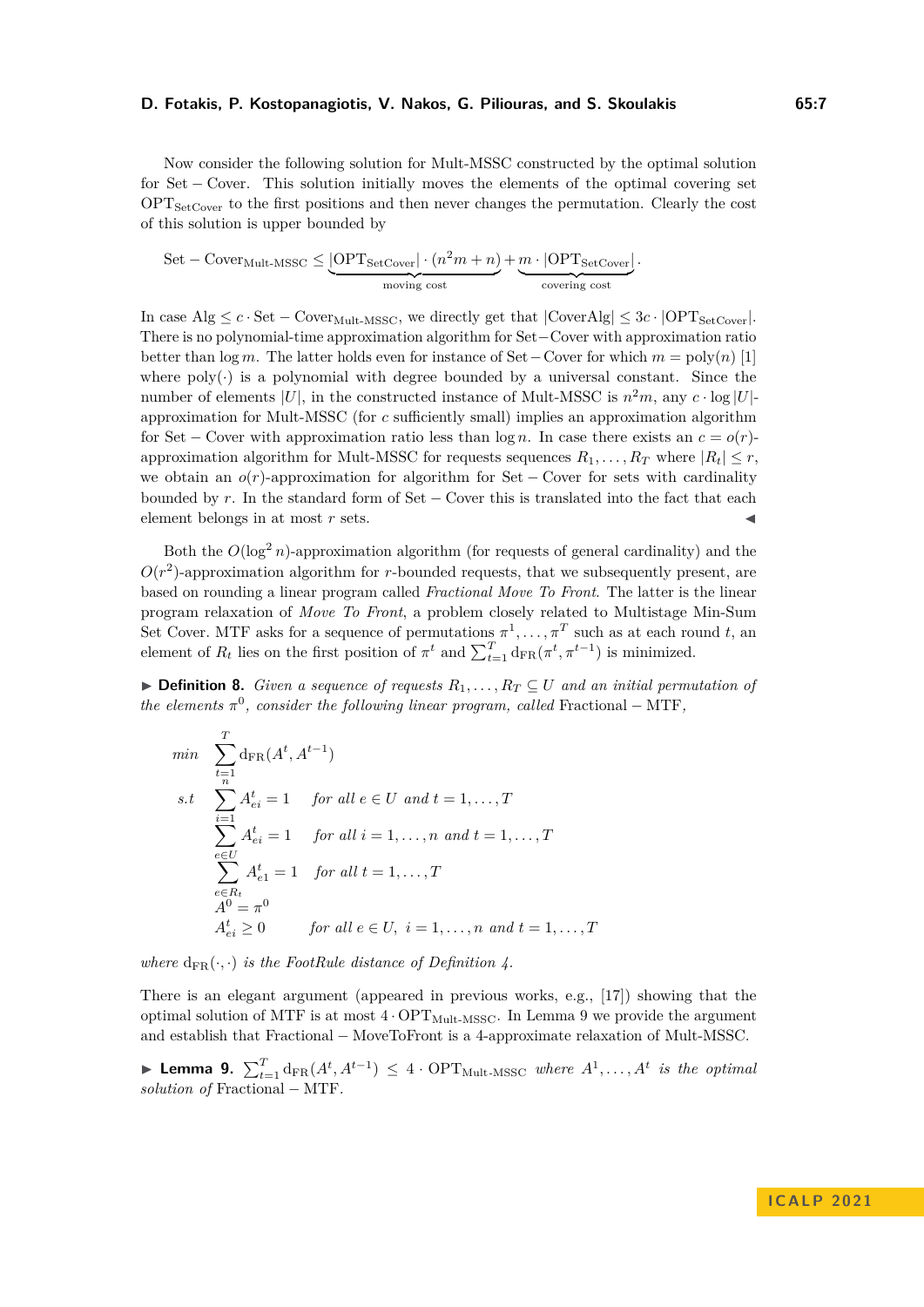#### **65:8 On the Approximability of Multistage Min-Sum Set Cover**

**Proof of Lemma [9.](#page-6-1)** Let  $o_t$  the element of  $R_t$  appearing first in the permutation  $\pi_{\text{Opt}}^t$ . Consider the sequence of permutation  $\pi^0, \pi^1, \ldots, \pi^T$  constructed by moving at each round *t*, the element  $o_t$  to the first position of the permutation. Notice that  $\pi^0, \pi^1, \ldots, \pi^T$  is a feasible solution for both MoveToFront and Fractional − MTF. The first key step towards the proof of Lemma [9](#page-6-1) is that

$$
\mathrm{d}_{\mathrm{KT}}(\pi^t, \pi^{t-1}) + \mathrm{d}_{\mathrm{KT}}(\pi^t, \pi^t_{\mathrm{Opt}}) - \mathrm{d}_{\mathrm{KT}}(\pi^{t-1}, \pi^t_{\mathrm{Opt}}) \leq 2 \cdot \pi^t_{\mathrm{Opt}}(R_t)
$$

To understand the above inequality, let  $k_t$  be the position of  $o_t$  in permutation  $\pi^{t-1}$ . Out of the  $k_t - 1$  elements on the right of  $o_t$  in permutation  $\pi^{t-1}$ , let  $Left_t$  ( $Right_t$ ) denote the elements that are on the left (right) of  $o_t$  in permutation  $\pi_{\text{Opt}}^{t-1}$ . It is not hard to see that  $\pi_{\text{Opt}}^t(R_t) \geq$  $|Left_t|$ ,  $d_{KT}(\pi^t, \pi^{t-1}) = |Left_t| + |Right_t|$  and  $d_{KT}(\pi^t, \pi^t_{Opt}) - d_{KT}(\pi^{t-1}, \pi^t_{Opt}) = |Left_t| |Right_t|$ . Using the fact that  $d_{KT}(\pi^t, \pi^t_{Opt}) - d_{KT}(\pi^{t-1}, \pi^t_{Opt}) \leq d_{KT}(\pi^t_{Opt}, \pi^{t-1}_{Opt})$  and the previous inequality we get,

$$
d_{KT}(\pi^t, \pi^{t-1}) + d_{KT}(\pi^t, \pi^t_{Opt}) - d_{KT}(\pi^{t-1}, \pi^{t-1}_{Opt}) \leq 2 \cdot \pi^t_{Opt}(R_t) + d_{KT}(\pi^t_{Opt}, \pi^{t-1}_{Opt})
$$

and by a telescopic sum we get  $\sum_{t=1}^{T} d_{KT}(\pi^t, \pi^{t-1}) \leq 2 \cdot OPT_{Mult\text{-MSSC}}$ . The proof follows by the fact that  $d_{FR}(\pi^t, \pi^{t-1}) \leq 2 \cdot d_{KT}(\pi^t, \pi^{t-1}).$ 

As already mentioned, our main technical contribution is the design of *rounding schemes* converting the optimal solution,  $A^1, \ldots, A^T$ , of Fractional – MTF into a sequence of permutations  $\pi^1, \ldots, \pi^T$ . This is done so as to bound the moving cost of our algorithms by the moving cost  $\sum_{t=1}^{T} d_{FR}(A^t, A^{t-1})$ . We then separately bound the covering cost,  $\sum_{t=1}^{T} \pi^t(R_t)$ by showing that always an element of  $R_t$  lies on the first positions of  $\pi^t$ .

The main technical challenge in the design of our rounding schemes is ensure to that the moving cost of our solutions  $\sum_{t=1}^{T} d_{KT}(\pi^t, \pi^{t-1})$  is approximately bounded by the moving cost  $\sum_{t=1}^{T} d_{FR}(A^t, A^{t-1})$ . Despite the fact that the connection between doubly stochastic matrices and permutations is quite well-studied and there are various rounding schemes converting doubly stochastic matrices to probability distributions on permutations (such as the Birkhoff–von Neumann decomposition or the schemes of [\[8,](#page-17-2) [25,](#page-18-13) [6,](#page-17-4) [17\]](#page-18-3)), using such schemes in a *black-box* manner does not provide any kind of positive results for Mult-MSSC. For example consider the case where  $A^1 = \cdots = A^T$  and thus  $\sum_{t=1}^T d_{FR}(A^t, A^{t-1}) = d_{FR}(A^1, A^0)$ . In case a randomized rounding scheme is applied *independently to each A<sup>t</sup>* , there always exists a positive probability that  $\pi^t \neq \pi^{t-1}$  and thus the moving cost will far exceed  $d_{FR}(A^1, A^0)$ as *T* grows. The latter reveals the need for *coupled rounding schemes* that convert the overall sequence of matrices  $A^1, \ldots, A^T$  to a sequence of permutations  $\pi^1, \ldots, \pi^T$ . Such a rounding scheme is presented in Algorithm [1](#page-8-1) and constitutes the back-bone of our approximation algorithm for requests of general cardinality.

The rounding scheme described in Algorithm [1,](#page-8-1) imposes correlation between the different time-steps by simply requiring that each element  $e$  selects  $\alpha_e$  once and for all and by breaking ties lexicographically (any consistent tie-breaking rule would also work). In Lemma [12](#page-9-1) of Section [4,](#page-9-2) we show that no matter the sequence of doubly stochastic matrices, the rounding scheme of Algorithm [1](#page-8-1) produces a sequence of permutations with overall moving cost at most  $4 \log^2 n$  the moving cost of the matrix-sequence<sup>[1](#page-7-0)</sup> and thus establishes that the overall moving cost of Algorithm [1](#page-8-1) is bounded by  $4 \log^2 n \cdot \text{OPT}_{\text{Mult-MSSC}}$ . The  $\log n$  multiplication

<span id="page-7-0"></span><sup>1</sup> By omitting the log *n*-multiplication step of Step 7, one could establish that the moving cost of the produced permutations is at most 4 times the moving cost of the matrix-sequence, however omitting the log *n* multiplication could lead in prohibitively high covering cost.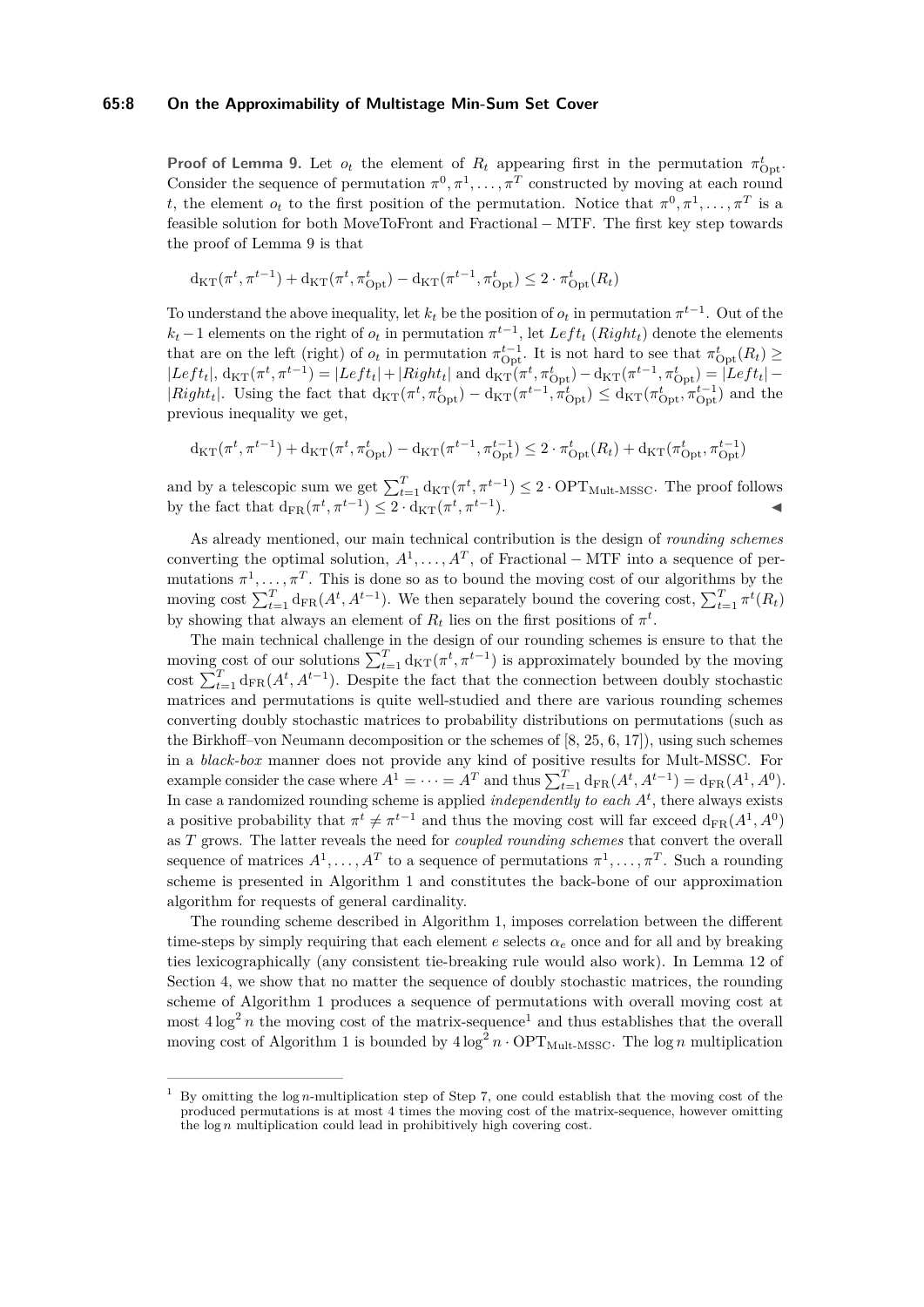<span id="page-8-1"></span>**Algorithm 1** A Randomized Algorithm for Mult-MSSC.

**Input:** A sequence of requests  $R_1, \ldots, R_T$  and an initial permutation of the elmenents  $\pi^0$ . **Output:** A sequence of permutations  $\pi^1, \ldots, \pi^T$ .

1: Find the optimal solution  $A^0 = \pi^0, A^1, \ldots, A^T$  for Fractional – MTF. 2: **for** each element  $e \in U$  **do** 3: Select  $\alpha_e$  uniformly at random in [0, 1]. 4: **end for** 5: **for**  $t = 1...T$  **do** 6: **for** all elements  $e \in U$  **do** 7:  $I_e^t := \operatorname{argmin}_{1 \le i \le n} \{ \log n \cdot \sum_{s=1}^i A_{es}^t \ge \alpha_e \}.$ 8: **end for** 9:  $\pi^t :=$  sort elements according to  $I_e^t$  with ties being broken lexicographically. 10: **end for**

in Step 7 serves as a *probability amplifier* ensuring that at least one element of *R<sup>t</sup>* lies in the relatively first positions of  $\pi^t$  and permits us to approximately bound the covering cost  $\sum_{t=1}^{T} \mathbb{E} \left[ \pi^t(R_t) \right]$  by the covering cost of the optimal solution for Mult-MSSC,  $\sum_{t=1}^{T} \pi^t_{\text{Opt}}(R_t)$ .

<span id="page-8-0"></span> $\triangleright$  **Theorem [1](#page-8-1)0.** *Algorithm 1 is a*  $O(\log^2 n)$ *-approximation algorithm for* Mult-MSSC.

Despite the fact that in Step 7 of Algorithm [1,](#page-8-1) we multiply the entries of  $A<sup>t</sup>$  with log *n* the overall guarantee is  $O(\log^2 n)$ . At a first glance the latter seems quite strange but admits a rather natural explanation. For most of the positions *i*, the probability that an element *e* admits index  $I_e^t = i$  is roughly  $\log n \cdot A_{ei}^t$ , but due to the fact each index  $j \leq i$  is on expectation selected by log *n* other elements, the expected position of *e* in the produced permutation is roughly  $\log^2 n$  times the expected value of  $\operatorname{argmin}_{1 \le i \le n} {\sum_{s=1}^i A_{es}^t \ge \alpha_e}.$ This phenomenon relates with the elegant fitting argument given in [\[15\]](#page-18-4) to prove that the greedy algorithm is 4-approximation for the original *Min-Sum Set Cover* (which is tight unless  $P = NP$ ). The latter makes us conjecture that the tight inapproximability bound for Mult-MSSC is  $\Omega(\log^2 n)$  for requests of general cardinality.

Motivated by the *r*-approximation LP-based algorithm for instances of Set − Cover in which elements belong in at most *r* sets, we examine whether the  $O(\log^2 n)$  for Mult-MSSC can be ameliorated in case of *r*-bounded request sequences. Interestingly, the simple *greedy rounding* scheme (described<sup>[2](#page-8-3)</sup> in Algorithm [2\)](#page-8-2) provides such a  $O(r^2)$ -approximation algorithm.

<span id="page-8-2"></span>**Algorithm 2** A Greedy-Rounding Algorithm for Mult-MSSC for *r*-Bounded Sequences.

**Input:** A request sequence  $R_1, \ldots, R_T$  with  $|R_t| \leq r$  and an initial permutation  $\pi^0$ . **Output:** A sequence of permutations  $\pi^1, \ldots, \pi^T$ .

1: Find the optimal solution  $A^0 = \pi^0, A^1, \ldots, A^T$  for Fractional – MTF.

2: **for**  $t = 1 \dots T$  **do** 

3:  $\pi^t := \text{in } \pi^{t-1}$ , move to the first position an element  $e \in R_t$  such that  $A_{e_1}^t \geq 1/r$ 4: **end for**

<span id="page-8-3"></span><sup>&</sup>lt;sup>2</sup> Step 3 of Algorithm [2](#page-8-2) is well-defined since  $|R_t| \leq r$  and  $\sum_{e \in R_t} A_{e1}^t = 1$ .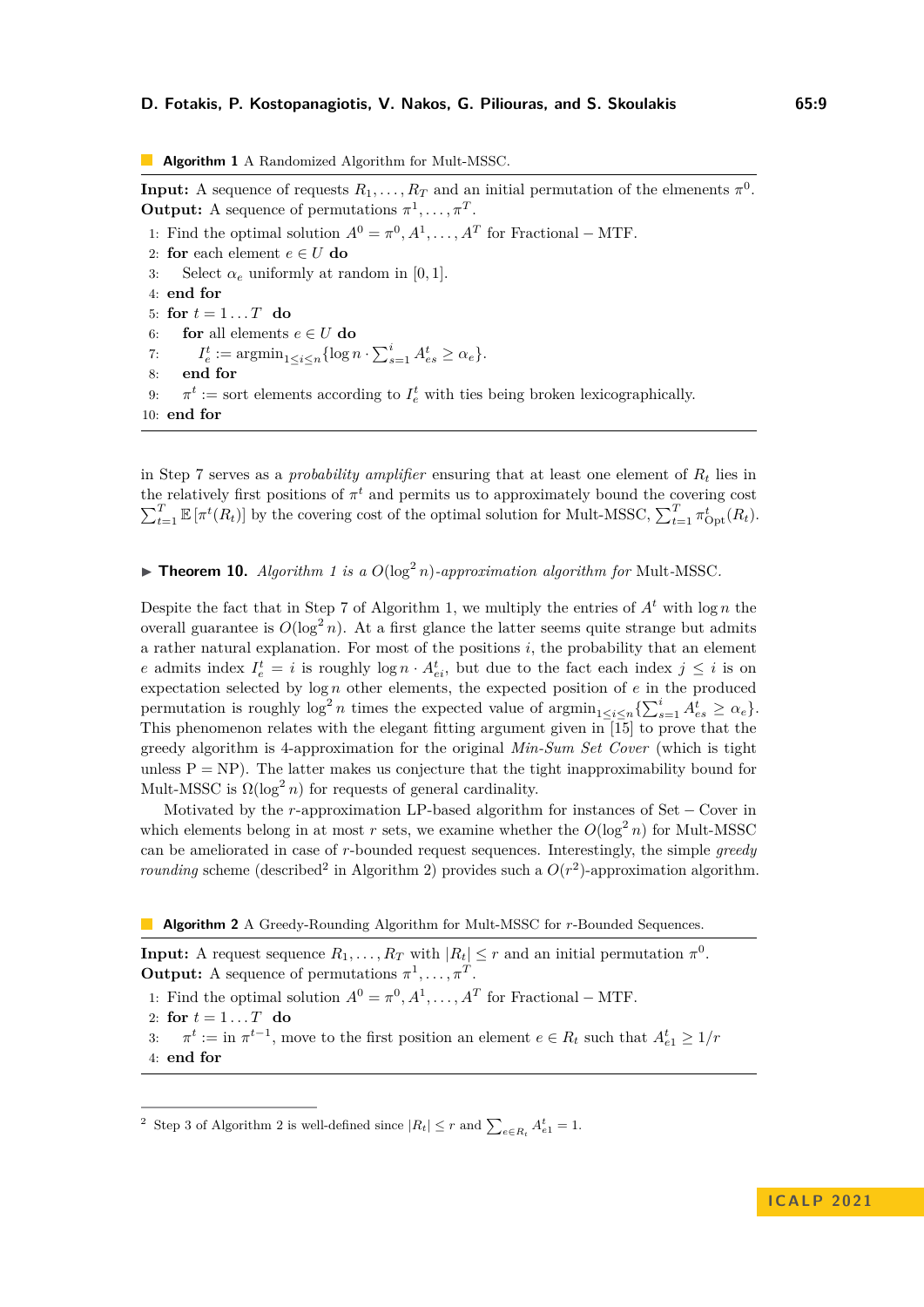#### **65:10 On the Approximability of Multistage Min-Sum Set Cover**

The  $O(r^2)$ -approximation guarantee of Algorithm [3](#page-14-0) is formally stated and proven in Theorem [11.](#page-9-0) The main technical challenge is that we cannot directly compare the moving cost of Algorithm [2](#page-8-2) with  $\sum_{t=1}^{T} d_{FR}(A^t, A^{t-1})$  and thus we deploy a two-step detour.

In the first step (Lemma [19\)](#page-12-0), we prove the existence of a sequence of doubly stochastic matrices  $\hat{A}^0 = \pi^0, \hat{A}^1, \dots, \hat{A}^T$  for which each  $\hat{A}^t$  satisfies that **(i)** its entries of are **multiples of 1/r**, (ii)  $\hat{A}_{e_{t}}^{t} \geq 1/r$  where  $e_{t}$  is the element that Algorithm [2](#page-8-2) moves to the first position at round *t*, and (iii) the sequence  $\hat{A}^0 = \pi^0, \hat{A}^1, \dots, \hat{A}^T$  admits moving cost at most  $\sum_{t=1}^{T} d_{FR}(A^t, A^{t-1})$ . In order to establish the existence of such a sequence, we construct an appropriate linear program (see Definition [18\)](#page-12-1) based on the elements that Algorithm [2](#page-8-2) moves to the first position at each round and prove that it admits an optimal solution with values being multiples of 1*/r*. To do the latter, we relate the linear program of Definition [18](#page-12-1) with a fractional version of the *k*-Paging [\[7\]](#page-17-7) problem and based on the optimal eviction policy (*evict the page appearing the furthest in the future*), we design an algorithm producing optimal solutions for the LP with values being multiple of  $1/r$ .

In the second step (Lemma [20\)](#page-13-0), we show that for any sequence  $\hat{A}^0 = \pi^0, \hat{A}^1, \dots, \hat{A}^T$ satisfying properties (i) and (ii), the moving cost of Algorithm [2](#page-8-2) is at most  $O(r^2)$ .  $\sum_{t=1}^{T} d_{FR}(\hat{A}^t, \hat{A}^{t-1})$ . The latter is achieved through the use of an appropriate *potential function* based on a generalization of Kendall-Tau distance to doubly stochastic matrices with entries being multiples of  $1/r$  (see Definition [23\)](#page-14-1).

<span id="page-9-0"></span> $\blacktriangleright$  **Theorem 11.** *Algorithm [2](#page-8-2) is a O(r<sup>2</sup>)-approximation algorithm for Mult-MSSC.* 

In Section [4](#page-9-2) and [5](#page-12-2) we provide the basic steps and ideas in the proof of Theorem [10](#page-8-0) and [11](#page-9-0) respectively.

# <span id="page-9-2"></span>**4 Proof of Theorem [10](#page-8-0)**

The basic step towards the proof of Theorem [10](#page-8-0) is Lemma [12,](#page-9-1) establishing the fact that once two doubly stochastic matrices are given as input to the randomized rounding of Algorithm [1,](#page-8-1) the expected distance of the produced permutations is approximately bounded by the distance of the respective doubly stochastic matrices.

<span id="page-9-1"></span>▶ **Lemma 12.** *Let the doubly stochastic matrices A, B given as input to the rounding* scheme of Algorithm [1.](#page-8-1) Then for the produced permutations  $\pi^A, \pi^B, \mathbb{E}[\mathrm{d}_{\mathrm{KT}}(\pi^A, \pi^B)] \leq$  $4 \log^2 n \cdot \text{d}_{\text{FR}}(A, B)$ .

Before exhibiting the proof of Lemma [12](#page-9-1) we introduce the notion of *neighboring matrices*.

▶ **Definition 13.** *(Neighboring stochastic matrices) The stochastic matrices A, B are neighboring if and only if they differ in exactly two entries lying on the same row and on consecutive columns.*

**Example 14.** Let 
$$
A = \begin{pmatrix} 1 & 0 & 0 \ 0 & 1 & 0 \ 0 & 0 & 1 \end{pmatrix}
$$
,  $B = \begin{pmatrix} 1/2 & 1/2 & 0 \ 0 & 1 & 0 \ 0 & 0 & 1 \end{pmatrix}$  and  $C = \begin{pmatrix} 1 & 0 & 0 \ 1 & 0 & 0 \ 0 & 0 & 1 \end{pmatrix}$ . The pair of matrices  $(A, B)$  and  $(A, C)$  are neighbouring while  $(B, C)$  are not.

<span id="page-9-3"></span>Any doubly stochastic matrix *A* can be converted to another doubly stochastic matrix *B* through an intermediate sequence of neighboring stochastic matrices all of which are *almost doubly stochastic* and their overall moving cost equals  $d_{FR}(A, B)$ .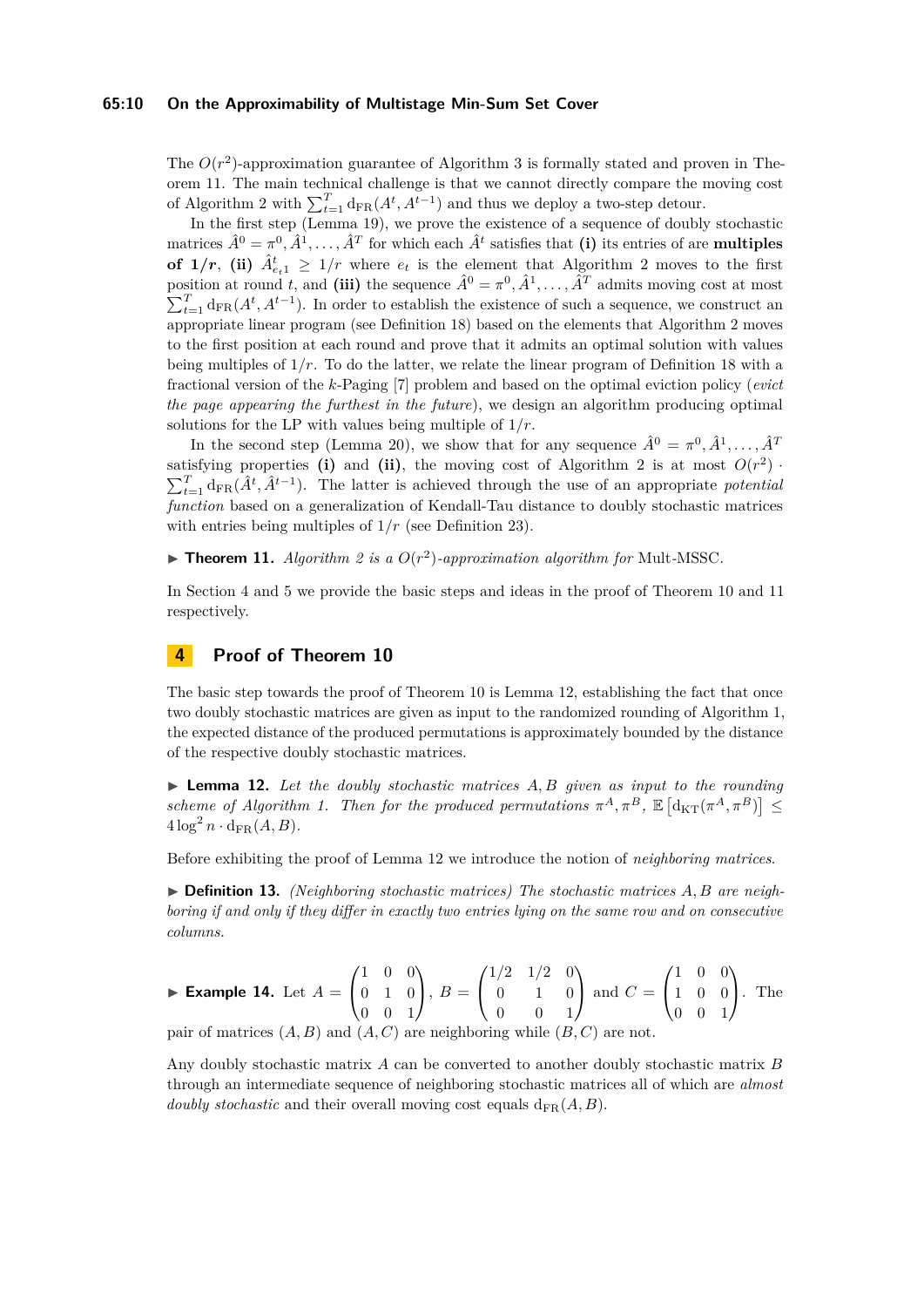$\triangleright$  Claim 15. Given the doubly stochastic matrices A, B, there exists a finite sequence of stochastic matrices,  $A^0, \ldots, A^T$  such that

- **1.**  $A^0 = A$  and  $A^T = B$ .
- **2.**  $A^t$  and  $A^{t-1}$  are neighboring.
- **3.** the column-sum is bounded by 2,  $\sum_{e \in U} A_{ei}^t \leq 2$  for all  $1 \leq i \leq n$ .
- 4.  $\sum_{t=1}^{T} d_{\text{FR}}(A^t, A^{t-1}) = d_{\text{FR}}(A, B).$

Proof Sketch of Claim [15.](#page-9-3) Let  $f_{ij}^e$  denotes the optimal solution of the linear program of Definition [4](#page-4-0) defining the FootRule distance  $d_{FR}(A, B)$ . In case  $A \neq B$ , there exist elements  $e_1, e_2$  and indices  $i < j$  such that  $f_{i\ell(i)}^{e_1} > 0$  and  $f_{j\ell(j)}^{e_2} > 0$  with  $\ell(i) >= j$  and  $\ell(j) <= i$ .

Let  $\epsilon = \min(f_{i\ell(i)}^{e_1}, f_{j\ell(j)}^{e_2})$  and consider the sequence of the  $|i-j|$  matrices produced by moving  $\epsilon$  amount of mass in row  $e_1$  from column *i* to column *j*. Then consider the sequence of the  $|i-j|$  matrices produced by moving  $\epsilon$  amount of mass in the row  $e_2$  from column *j* to column *i*.

In the overall sequence of 2|*i*−*j*| stochastic matrices, two consecutive matrices are *neighboring*. Furthermore the column-sum of the matrices does not exceed  $1 + \epsilon \leq 2$  and the final matrix *A'* of the sequence is doubly stochastic. Moreover by the fact that  $t(i) \geq j$  and  $t(j) \leq i$  we get that the overall moving cost of the sequence equals  $d_{FR}(A, A')$  and that  $d_{FR}(A, B) = d_{FR}(A, A') + d_{FR}(A', B)$ . Applying the same argument inductively, until we reach matrix  $B$ , proves Claim [15.](#page-9-3)

**Example 16.** Let the doubly stochastic matrices  $A =$  $\sqrt{ }$  $\overline{1}$ 1 0 0 0 1 0 0 0 1  $\setminus$  $\Big\}$ ,  $B=$  $\sqrt{ }$  $\overline{1}$ 0 0 1 1*/*2 1*/*2 0 1*/*2 1*/*2 0  $\setminus$  $\cdot$ .

*A* can be converted to *B* with the following sequence neighboring stochastic matrices,  $\sqrt{ }$  $\mathcal{L}$ 0 1 0 0 1 0 0 0 1  $\setminus$  $\vert$ ,  $\sqrt{ }$  $\overline{1}$ 0 0 1 0 1 0 0 0 1  $\setminus$  $\cdot$ .  $\sqrt{ }$  $\overline{1}$ 0 0 1 0 1 0 0 1 0  $\setminus$  $\cdot$ .  $\sqrt{ }$  $\overline{1}$ 0 0 1 1*/*2 1*/*2 0 0 1 0  $\setminus$  $\cdot$ .  $\sqrt{ }$  $\overline{1}$ 0 0 1 1*/*2 1*/*2 0 1*/*2 1*/*2 0  $\setminus$ . Notice that the

above sequence satisfies all the 4 requirements of Claim [15.](#page-9-3)

The notion of neighboring matrices is rather helpful since Lemma [12](#page-9-1) admits a fairly simple proof in case *A, B* are neighboring stochastic matrices (notice that the rounding scheme of Algorithm [1](#page-8-1) is well-defined even for stochastic matrices). The latter is formally stated and proven in Lemma [17](#page-10-0) and is the main technical claim of the section.

<span id="page-10-0"></span> $\blacktriangleright$  **Lemma [1](#page-8-1)7.** Let  $\pi^A, \pi^B$  the permutations produced by the rounding scheme of Algorithm 1 *(given as input) the stochastic matrices A, B that i) are neighboring ii) their column-sum is bounded by* 2*, then*  $\mathbb{E}[\mathrm{d}_{\mathrm{KT}}(\pi^A, \pi^B)] \leq 4 \log^2 n \cdot \mathrm{d}_{\mathrm{FR}}(A, B)$ 

**Proof of Lemma [17.](#page-10-0)** Since A, B are neighboring there exists exactly two consecutive entries for which A, B differ, denoted as  $(e^*, i^*)$  and  $(e^*, i^* + 1)$ . Let  $\epsilon := A_{e^*i^*} - B_{e^*i^*}$ , by the Definition [4](#page-4-0) of FootRule distance, we get that  $d_{FR}(A, B) = |\epsilon|$ . Without loss of generality we consider  $\epsilon > 0$  (the case  $\epsilon < 0$  symmetrically follows). We also denote with  $O_i$  the set of elements  $O_i := \{e \neq e^* \text{ such that } I_e^A = i\}$  and with  $I_e^A, I_e^B$  the indices in Step 6 of Algorithm [1.](#page-8-1)

Since *A, B* are neighboring, the *e*-th row of *A* and the *e*-th row of *B* are identical for all  $e \neq e^*$ . As a result,  $I_e^A = I_e^B$  for all  $e \neq e^*$ . Furthermore the neighboring property implies that even for  $e^*$ ,  $\sum_{s=1}^i A_{e^*s} = \sum_{s=1}^i B_{e^*s}$  for all  $i \neq i^*$  and thus  $\Pr\left[I_{e^*}^A = i \land I_{e^*}^B = j\right] = 0$ for  $(i, j) \neq (i^*, i^* + 1)$ . Now notice that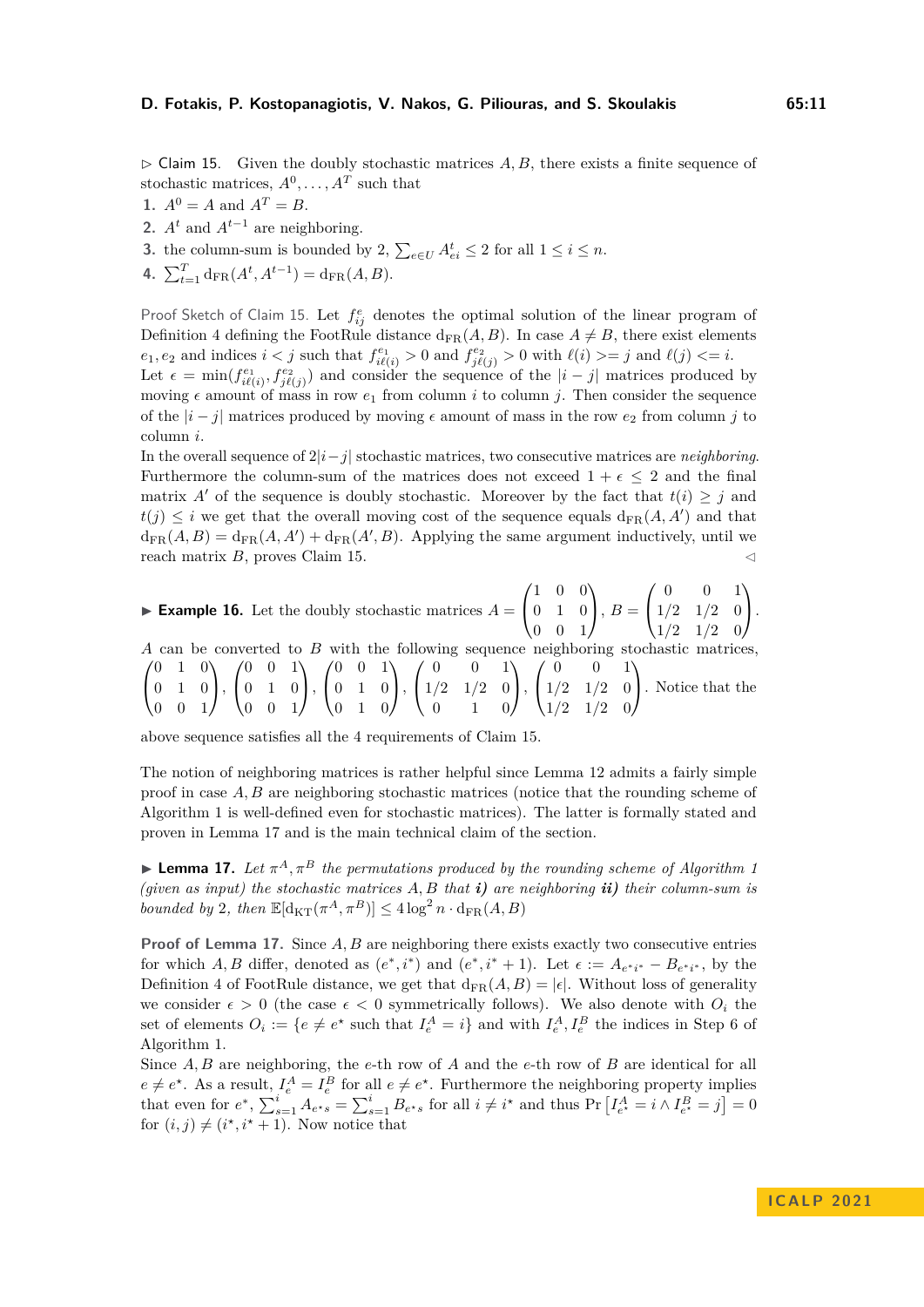#### **65:12 On the Approximability of Multistage Min-Sum Set Cover**

$$
\Pr\left[I_{e^{\star}}^{A} = i^{\star}, I_{e^{\star}}^{B} = i^{\star} + 1\right] \le \Pr\left[\log n \cdot \sum_{s=1}^{i^{\star}} B_{e^{\star}s} \le \alpha_{e} \le \log n \cdot \sum_{s=1}^{i^{\star}} A_{e^{\star}s}\right]
$$

$$
\le \log n \cdot (A_{e^{\star}i^{\star}} - B_{e^{\star}i^{\star}}) = \log n \cdot \epsilon
$$

Notice also that in case  $I_{e^*}^A = I_{e^*}^B$ ,  $d_{KT}(\pi_A, \pi_B) = 0$ . This is due to the fact that in such a case  $I_e^A = I_e^B$  for all  $e \in U$  and the fact that ties are broken lexicographically. As a result,

$$
\mathbb{E} [\mathrm{d}_{\mathrm{KT}}(\pi_A, \pi_B)] = \Pr \left[ I_{e^*}^A \neq I_{e^*}^B \right] \cdot \mathbb{E} [\mathrm{d}_{\mathrm{KT}}(\pi_A, \pi_B) | I_{e^*}^A \neq I_{e^*}^B]
$$
\n
$$
= \Pr [I_{e^*}^A = i^*, I_{e^*}^B = i^* + 1] \cdot \mathbb{E} [\mathrm{d}_{\mathrm{KT}}(\pi_A, \pi_B) | I_{e^*}^A = i^*, I_{e^*}^B = i^* + 1]
$$
\n
$$
\leq \epsilon \log n \cdot (\mathbb{E} [|O_{i^*}|] + \mathbb{E} [|O_{i^*+1}|])
$$

where the last inequality follows by the fact that once  $I_{e^*}^A = i^*$  and  $I_{e^*}^B = i^* + 1$ , the element  $e^*$  can move at most by  $|O_{i^*}| + |O_{i^*+1}|$  positions and the fact that  $I_{e^*}^A, I_{e^*}^B$  and  $|O_{i^*}|, |O_{i^*+1}|$ are independent random variables.

We complete the proof we providing a bound on  $\mathbb{E} [O_i]$ . Notice that for  $e \in U/{e^*}$ ,

$$
\Pr[e \in O_i] \le \Pr\left[\log n \sum_{s=1}^{i-1} A_{es} \le \alpha_e \le \log n \sum_{s=1}^{i} A_{es}\right] \le \log n \cdot A_{ei}
$$

which implies that  $\mathbb{E} [O_i] \leq \log n \sum_{e \neq e^*} A_{ei} \leq 2 \log n$ . Finally we overall get,

 $\mathbb{E}[\mathrm{d}_{\mathrm{KT}}(\pi_A, \pi_B)] \leq 4 \log^2 n \cdot \mathrm{d}_{\mathrm{FR}}(A, B)$ 

The proof of Lemma [12](#page-9-1) easily follows by Claim [15](#page-9-3) and Lemma [17.](#page-10-0)

**Proof of Lemma [12.](#page-9-1)** Given the doubly stochastic matrices  $A, B$ , let the sequence  $A =$  $A^0, A^1, \ldots, A^T = B$  of neighboring stochastic matrices ensured by Claim [15.](#page-9-3) Now let  $\pi^0, \pi^1, \ldots, \pi^T$  the sequence of permutations that the randomized rounding of Algorithm [1](#page-8-1) produces given as input the sequence  $A = A^0, A^1, \ldots, A^T = B$ . Notice that,

$$
\mathbb{E}\left[\mathrm{d}_{\mathrm{KT}}(\pi^A,\pi^B)\right] \le \sum_{t=1}^t \mathbb{E}\left[\mathrm{d}_{\mathrm{KT}}(\pi^t,\pi^{t-1})\right] \le 4\log^2 n \cdot \sum_{t=1}^T \mathrm{d}_{\mathrm{FR}}(A^t,A^{t-1}) = 4\log^2 n \cdot \mathrm{d}_{\mathrm{FR}}(A,B)
$$

where the first inequality follows by the triangle inequality, the second by Lemma [17](#page-10-0) and the last equality by Case 4 of Claim [15.](#page-9-3)

We conclude the section with the proof of Theorem [10.](#page-8-0)

**Proof of Theorem [10.](#page-8-0)** By Lemma [12](#page-9-1) and Lemma [9,](#page-6-1)

$$
\sum_{t=1}^{T} \mathbb{E}\left[\mathrm{d}_{\mathrm{KT}}(\pi^t, \pi^{t-1})\right] \le 4\log^2 n \cdot \sum_{t=1}^{T} \mathrm{d}_{\mathrm{FR}}(A^t, A^{t-1}) \le 4\log^2 n \cdot \mathrm{OPT}_{\mathrm{Mult}\text{-MSSC}}
$$

Up next we bound the expected covering cost  $\sum_{t=1}^{T} \mathbb{E} [\pi^t(R_t)]$ . Notice that since  $\sum_{e \in R_t} A_{e1}^t =$ 1, the only elements that can have index  $I_e^t = 1$  are the elements  $e \in R_t$ . As a result, in case there exists some *e* at round *t* with  $I_e^t = 1$  then  $\pi^t(R_t) = 1$ .

$$
\mathbb{E} \left[ \pi^t(R_t) \right] \leq 1 + n \cdot \Pr \left[ I_e^t > 1 \text{ for all } e \in R_t \right] \leq 1 + n \cdot \prod_{e \in R_t} \left( 1 - \log n \cdot A_{e1}^t \right) \leq 1 + n \cdot e^{-\log n \cdot \sum_{e \in R_t} A_{e1}^t} = 2 \cdot \pi_{\text{Opt}}^t(R_t)
$$

where the last inequality follows due to the fact that  $\sum_{e \in R_t} A_{e1}^t = 1$  and  $\pi_{\text{Opt}}^t(R_t) \geq 1$ .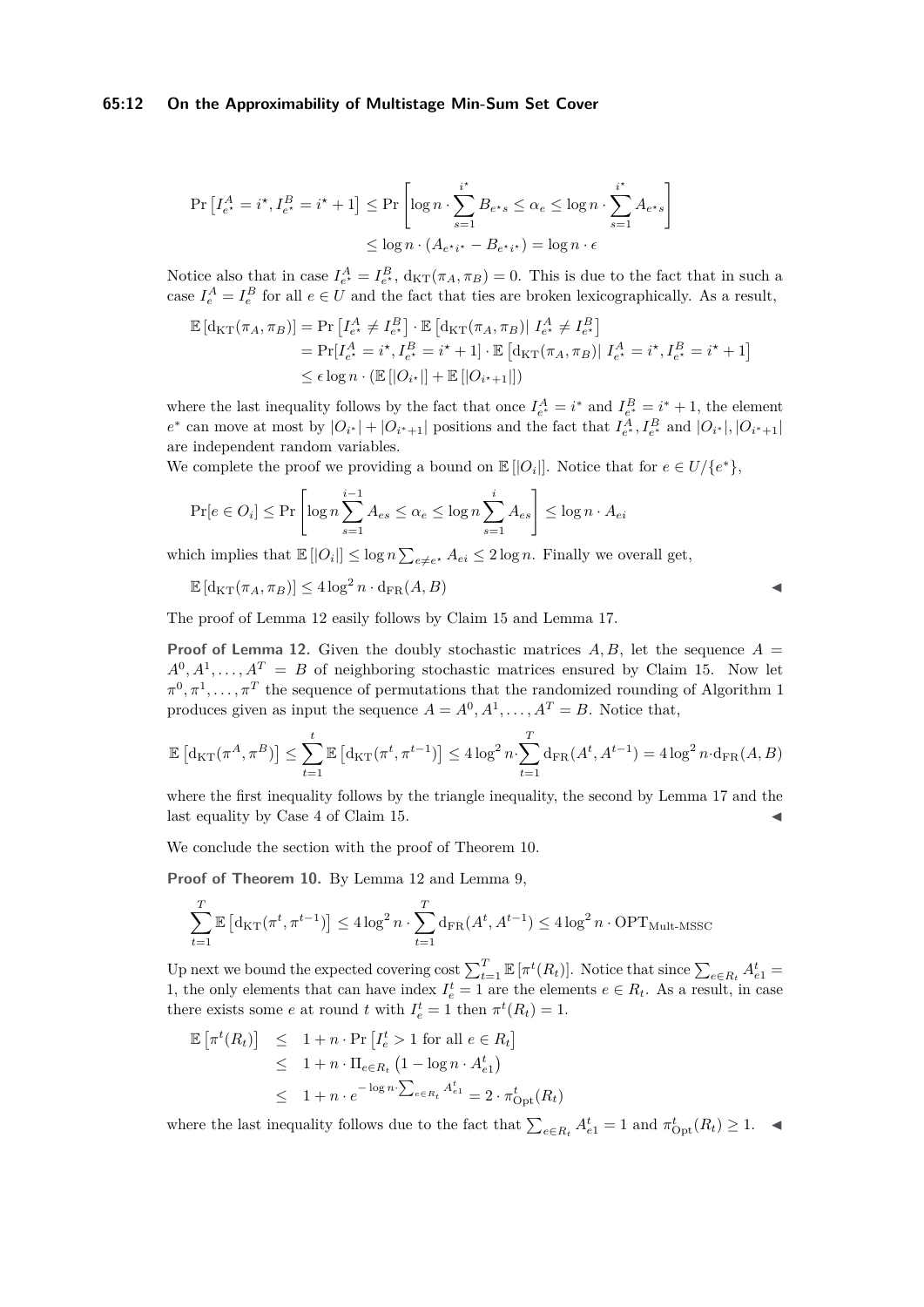# <span id="page-12-2"></span>**5 Proof of Theorem [11](#page-9-0)**

In this section we present the basic steps towards the proof of Theorem [11.](#page-9-0) We remind that  $|R_t| \leq r$  and we denote with  $e_t$  the element that Algorithm [2](#page-8-2) moves in the fist position at round *t*. As already mentioned, the proof is structured in two different steps.

- **1.** We prove the existence of a sequence of doubly stochastic matrices  $\hat{A}^0 = \pi^0, \hat{A}^1, \dots, \hat{A}^T$ such that **(i)** the entries of each  $\hat{A}^t$  are multiples of  $1/r$ , **(ii)** each  $\hat{A}^t$  admits  $1/r$ mass for element  $e_t$  in first position  $(\hat{A}_{e_t}^t \geq 1/r)$  and  $(iii)$   $\sum_{t=1}^T d_{FR}(\hat{A}^t, \hat{A}^{t-1}) \leq$  $\sum_{t=1}^{T} d_{\text{FR}}(A^t, A^{t-1}).$
- **2.** We use properties **(i)** and **(ii)** to prove that the moving cost of Algorithm [2](#page-8-2) is roughly upper bounded by  $\Theta(r^2) \cdot \sum_{t=1}^T \mathrm{d}_{\mathrm{FR}}(\hat{A}^t, \hat{A}^{t-1}).$

<span id="page-12-1"></span>We start with the construction of the sequence  $\hat{A}^0 = \pi^0, \hat{A}^1, \dots, \hat{A}^T$ .

▶ **Definition 18.** For the sequence of elements  $e_1, \ldots, e_T \in U$  (the elements that Algorithm [2](#page-8-2) *moves to the fist position at each round), consider the following linear program,*

$$
\min \sum_{\substack{t=1 \ e \in U}}^{T} d_{\text{FR}}(\hat{A}^t, \hat{A}^{t-1})
$$
\n
$$
s.t \sum_{\substack{i=1 \ e \in U}}^{n} \hat{A}_{ei}^t = 1 \quad \text{for all } e \in U \text{ and } t = 1, \dots, T
$$
\n
$$
\sum_{\substack{e \in U \ \hat{A}_{ei}^t \geq 1/r \\ \hat{A}_{ei}^t \geq 1/r \\ \hat{A}_{ei}^0 \geq 0} \quad \text{for all } t = 1, \dots, T
$$
\n
$$
\hat{A}_{ei}^t \geq 0 \quad \text{for all } e \in U, \ i = 1, \dots, n \text{ and } t = 1, \dots, T
$$

The sequence  $\hat{A}^0 = \pi^0, \ldots, \hat{A}^T$  is defined as the optimal solution of the LP in Definition [18](#page-12-1) with the entries of each  $\hat{A}^t$  being **multiples of 1/r**. The existence of such an optimal solution is established in Lemma [19.](#page-12-0)

<span id="page-12-0"></span>**Example 19.** There exists an optimal solution  $\hat{A} = \pi^0, \hat{A}^1, \dots, \hat{A}^T$  for the linear program *of Definition [19](#page-12-0) such that entries of each*  $\hat{A}^t$  *are multiples of*  $1/r$ *.* 

The proof of Lemma [19](#page-12-0) is one of the main technical contributions of this work. Due to lack of space its proof is deferred to the full version of the paper. We remark that the *semi-integrality property*, that Lemma [19](#page-12-0) states, is not due to the properties of the LP's polytope and in fact there are simple instances in which the optimal extreme points do not satisfy it. We establish Lemma [19](#page-12-0) via the design of an optimal algorithm for the LP of Definition [18](#page-12-1) (Algorithm [3\)](#page-14-0) that always produces solutions with entries being multiples of  $1/r$ . Up next we describe in brief the idea behind Algorithm [3.](#page-14-0)

Given the matrix  $\hat{A}^{t-1}$ , Algorithm [3](#page-14-0) construct  $\hat{A}^t$  as follows. At first it moves  $1/r$  mass from the left-most entry  $(e_t, j)$  with  $\hat{A}_{e_i j}^{t-1} \geq 1/r$  to the entry  $(e_t, 1)$ . At this point the third constraint of the LP in Definition [18](#page-12-1) is satisfied but the column-stochasticity constraints are violated (the first column admits mass  $1 + 1/r$  and the *j*-th column admits mass  $1 - 1/r$ ). Algorithm [3](#page-14-0) inductively restores column-stochasticity from left to right. At step *i*, all the columns on the left of  $i$  are restored and the violations concern the column  $i$  and  $j$  ( $i$ 's mass is  $1 + 1/r$  and *j*'s mass is  $1 - 1/r$ ). Now Algorithm [3](#page-14-0) must move a total of  $1/r$  mass from column  $i$  to column  $i + 1$ . In case there exists an element  $e$  with total amount of mass greater than  $2/r$ , Algorithm [2](#page-8-2) moves the  $1/r$  mass from the entry  $(e, i)$  to the entry  $(e, i + 1)$ . The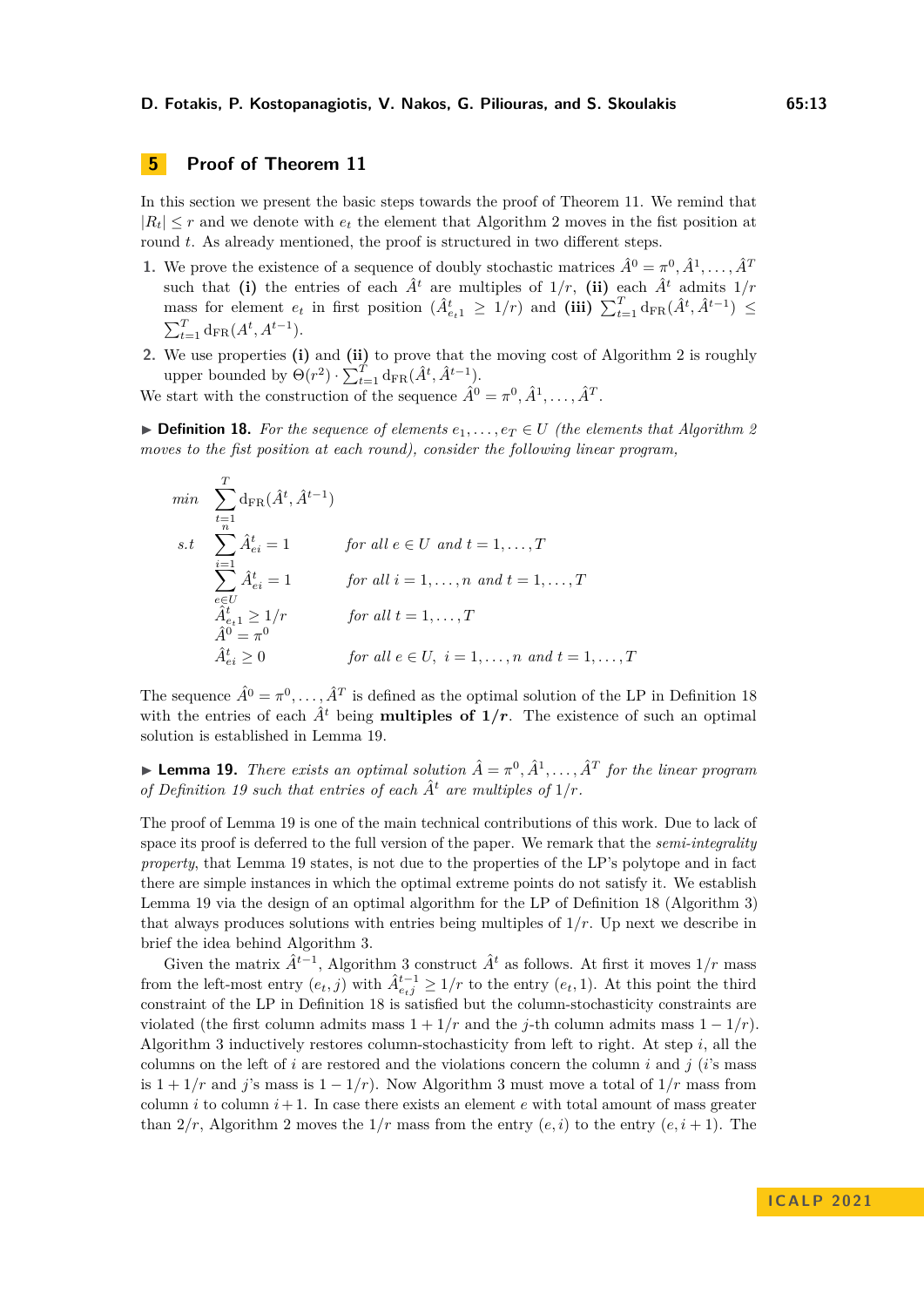#### **65:14 On the Approximability of Multistage Min-Sum Set Cover**

reason is that even if  $e = e_{t'}$  at some future round  $t'$ , the third constraint only requires  $1/r$ mass. In case there is no such element, Algorithm [3](#page-14-0) moves the 1*/r* mass from the element appearing the furthest in the sequence  $\{e_t, \ldots, e_T\}$ . The latter is in accordance with the optimal eviction policy for k −Paging which at each round evicts the page appearing furthest in the future [\[7\]](#page-17-7). The optimality of Algorithm [3](#page-14-0) is established in Lemma [21](#page-13-1) and the fact that produced solution admits values being 1*/r* is inductively established.

To this end, we can show that all of the desired properties of the sequence  $\hat{A}$  =  $\pi^0, \hat{A}^1, \ldots, \hat{A}^T$  are satisfied. Property (i) is established by Lemma [19.](#page-12-0) Property (ii) is enforced by the constraint  $\hat{A}_{e_{t}}^{t} \geq 1/r$ . Now for Property (iii), notice that by the definition of Algorithm [2,](#page-8-2)  $A_{e_t 1}^t \geq 1/r$ . As a result, the sequence  $A^0 = \pi^0, A^1, \ldots, A^T$  is feasible for the linear program of Definition [18](#page-12-1) and thus  $\sum_{t=1}^{T} d_{FR}(\hat{A}^t, \hat{A}^{t-1}) \leq \sum_{t=1}^{T} d_{FR}(A^t, A^{t-1})$ .

<span id="page-13-0"></span>**Example [2](#page-8-2)0.** Let  $\pi^0, \pi^1, \ldots, \pi^T$  the permutations produced by Algorithm 2 and  $e_1, \ldots, e_T$ *the elements that Algorithm [2](#page-8-2) moves to the first position at each round t. For any sequence of doubly stochastic matrices*  $\hat{A}^0 = \pi^0, \hat{A}^1, \ldots, \hat{A}^T$  *for which Property (i) and Property (ii)*  $\int_{t=1}^{T} d\mathbf{k} \cdot \int_{t=1}^{T} d\mathbf{k} \cdot \int_{t=1}^{T} d\mathbf{k} \cdot \int_{t=1}^{T} d\mathbf{k} \cdot \int_{t=1}^{T} d\mathbf{k} \cdot \int_{t=1}^{T} d\mathbf{k} \cdot \int_{t=1}^{T} d\mathbf{k} \cdot \int_{t=1}^{T} d\mathbf{k} \cdot \int_{t=1}^{T} d\mathbf{k} \cdot \int_{t=1}^{T} d\mathbf{k} \cdot \int_{t=1}^{T} d\mathbf{k} \cdot \int_{t=1}^{T} d\mathbf{k} \cdot \int_{t$ 

The proof of Theorem [11](#page-9-0) directly follows by Lemma [19](#page-12-0) and [20.](#page-13-0) In Section [5.2](#page-13-2) we present the basic steps for of Lemma [19.](#page-12-0)

# **5.1 Proof of Lemma [19](#page-12-0)**

We prove the existence of an optimal solution  $\hat{A}^0 = \pi^0, \hat{A}^1, \dots, \hat{A}^T$  for the linear program of Definition [18](#page-12-1) for which the entries of each matrix  $\hat{A}^t$  are multiples of  $1/r$  though the design of an optimal greedy algorithm illustrated in Algorithm [3.](#page-14-0)

The fact that Algorithm [3](#page-14-0) produces a solution with entries that multiples of 1*/r* easily follows. Algorithm [3](#page-14-0) starts with an integral doubly stochastic matrices  $(\hat{A}^0 = \pi^0)$  and always moves  $1/r$  mass from entry to entry. The optimality of Algorithm [3](#page-14-0) is established in Lemma [21](#page-13-1) the proof of which is presented in the next section since it is quite technically complicated. However the basic idea of the algorithms is very intuitive, once  $\hat{A}_{e_t}^{t-1} = 0$  Algorithm [3](#page-14-0) moves  $1/r$  mass of  $e_t$  from its leftmost position (with mass greaer than  $1/r$ ), denoted as Pos of Step 5. At this point of time, Algorithm [3](#page-14-0) has violated the column-stochasticity constraints,  $1 + 1/r$  for the first column and  $1 - 1/r$  for the Pos-th column and Algorithm [3](#page-14-0) must move at total of 1*/r* mass from the first position to next positions until 1*/r* mass reaches the Pos position and column-stochasticity is restored (Step 8). Once Algorithm [3](#page-14-0) detects an element with aggregated mass (until position  $j \geq 2/r$ , it can safely move  $1/r$  of each mass to position  $j + 1$  since even if this element appears at some point in the future only  $1/r$  is necessary to satisfy the constraint  $A_{e_t 1}^t \geq 1/r$  and thus the rest is redundant (Step 11). In case such an element does not exist, Algorithm [3](#page-14-0) moves the (useful) 1*/r* mass of the element appearing the furthest in the remaining sequence  ${e_t, \ldots, e_T}$ , which is exactly the same optimal *eviction policy* that the well-studied *k* − Paging suggests.

<span id="page-13-1"></span> $\blacktriangleright$  **Lemma 21.** *Algorithm [3](#page-14-0) produces an optimal solution*  $\hat{A}^0 = \pi^0, \hat{A}^1, \ldots, \hat{A}^T$  for the linear *program of Definition [18](#page-12-1)* while the entries of each  $\hat{A}^t$  are multiples of  $1/r$ .

## <span id="page-13-2"></span>**5.2 Proof of Lemma [20](#page-13-0)**

In order to prove Lemma [20,](#page-13-0) we make use of an appropriate potential function that can be viewed as an extension of the Kendall-Tau distance (see Definition [1\)](#page-4-1) to doubly stochastic matrices with entries being multiples of 1*/r*.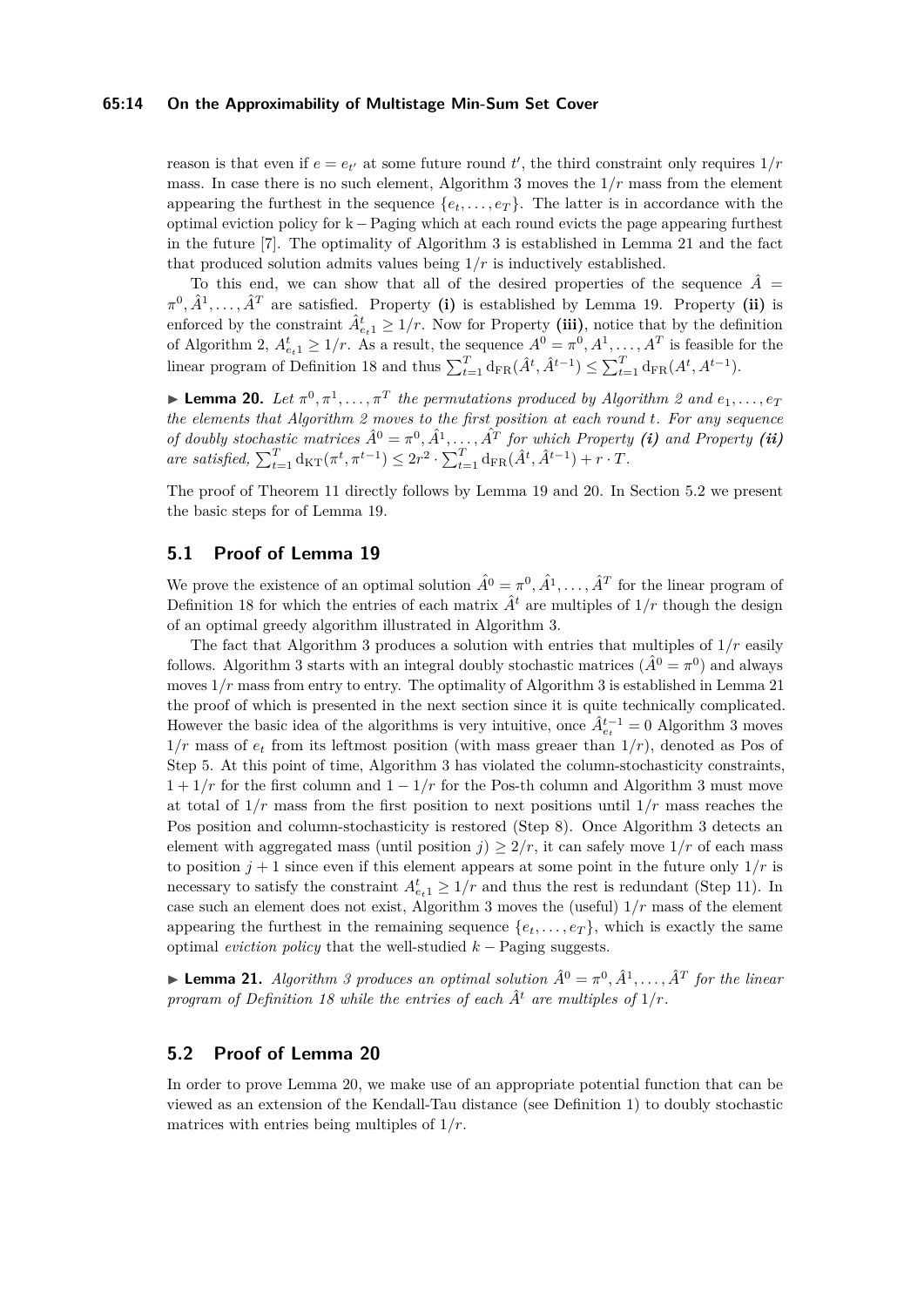<span id="page-14-0"></span>**Algorithm 3** An Optimal Greedy Algorithm for the LP of Definition [18.](#page-12-1)

**Input:** The initial permutation  $\pi^0$  and the sequence of elements  $e_1, \ldots, e_T \in U$ **Output:** An optimal solution of a linear program of Definition [18](#page-12-1) where the entries of *A*ˆ*<sup>t</sup>* are multiples of 1*/r*.

1: Initially  $\hat{A}^0 \leftarrow \pi_0$ 2: **for** all rounds  $t = 1$  to  $T$  **do** 3:  $\hat{A}^t \leftarrow \hat{A}^{t-1}$  $4:$  **if**  $\hat{A}_{e_t 1}^t < 1/r$  then 5: *//Move* 1*/r mass of e<sup>t</sup> to the first position* 6: Pos  $\leftarrow \operatorname{argmin}_{1 \leq i \leq n} \{ A_{ei}^t \geq 1/r \}$ 7:  $\hat{A}_{e1}^{t} \leftarrow \hat{A}_{e1}^{t} + 1/r, \hat{A}_{ePos}^{t} \leftarrow \hat{A}_{ePos}^{t} - 1/r$ 8: *//Restore the column-stochasticity constraints from left to right* 9: **for**  $j = 1$  to Pos – 1 **do** 10: **if** there exists  $e \in U$  with  $\sum_{s=1}^{j} \hat{A}_{es}^{t} \geq 2/r$  and  $\hat{A}_{es}^{t} \geq 1/r$  then 11: *//Move* 1*/r of its (redundant) mass to the next position* 12:  $\hat{A}^t_{ej} \leftarrow \hat{A}^t_{ej} - 1/r, \ \hat{A}^t_{ej} \leftarrow \hat{A}^t_{ej} + 1/r$ 13: **else** 14: *//Move the* 1*/r mass, of the element appearing furthest in the future, to the next position* 15: *e*  $\mathcal{A}^* \in U \leftarrow$  the element with  $\hat{A}^t_{e^*j} = 1/r$  furthest in  $\{e_{t+1}, \ldots, e_T\}$ 16:  $\hat{A}^t_{e^{\star}j} \leftarrow \hat{A}^t_{e^{\star}j} - 1/r, \ \hat{A}^t_{e^{\star}j} \leftarrow \hat{A}^t_{e^{\star}j} + 1/r$ 17: **end if** 18: **end for** 19: **end if** 20: **end for**  $21: \; \textbf{return} \;\; \hat{A}_1, \ldots, \hat{A}_T$ 

▶ **Definition 22** (*r*-Index). The *r*-index of an element  $e \in U$  in the doubly stochastic matrix *A*,  $I_e^A := \operatorname{argmin} \{ 1 \le i \le n : \sum_{s=1}^i A_{es} \ge 1/r \}$ 

<span id="page-14-1"></span>▶ **Definition 23** (Fractional Kendall-Tau Distance)**.** *Given the doubly stochastic matrices A, B, a pair of elements*  $(e, e') \in U \times U$  *is inverted if and only if one of the following condition holds,*

**1.**  $I_e^A > I_{e'}^A$  and  $I_e^B < I_{e'}^B$ . **2.**  $I_e^A < I_{e'}^A$  and  $I_e^B > I_{e'}^B$ . **3.**  $I_e^A = I_{e'}^A$  and  $I_e^B \neq I_{e'}^B$ . 4.  $I_e^A \neq I_{e'}^A$  and  $I_e^B = I_{e'}^B$ .

*The fractional Kendall-Tau distance between two doubly stochastic matrices A, B, denoted as*  $d_{KT}(A, B)$ *, is the number of inverted pairs of elements.* 

Notice that in case of  $0 - 1$  doubly stochastic matrices the Fractional Kendall-Tau distance of Definition [23](#page-14-1) coincides with the Kendall-Tau distance of Definition [1.](#page-4-1)

<span id="page-14-2"></span> $\triangleright$  Claim 24. Fractional Kendall-Tau Distance satisfies the triangle inequality,  $d_{KT}(A, B)$   $\leq$  $d_{KT}(A,C) + d_{KT}(C,B).$ 

Proof of Claim [24.](#page-14-2) Let  $X_{ee'}^{AB} = 1$  if  $(e, e')$  is inverted pair for the matrices A, B and 0 otherwise (respectively for  $X_{ee'}^{AC}$ ,  $X_{ee'}^{BC}$ ). By a short case study one can show that once  $X_{ee'}^{AB} = 1$  then  $X_{ee'}^{AC} + X_{ee'}^{BC} \ge 1$  which directly implies Claim [24.](#page-14-2)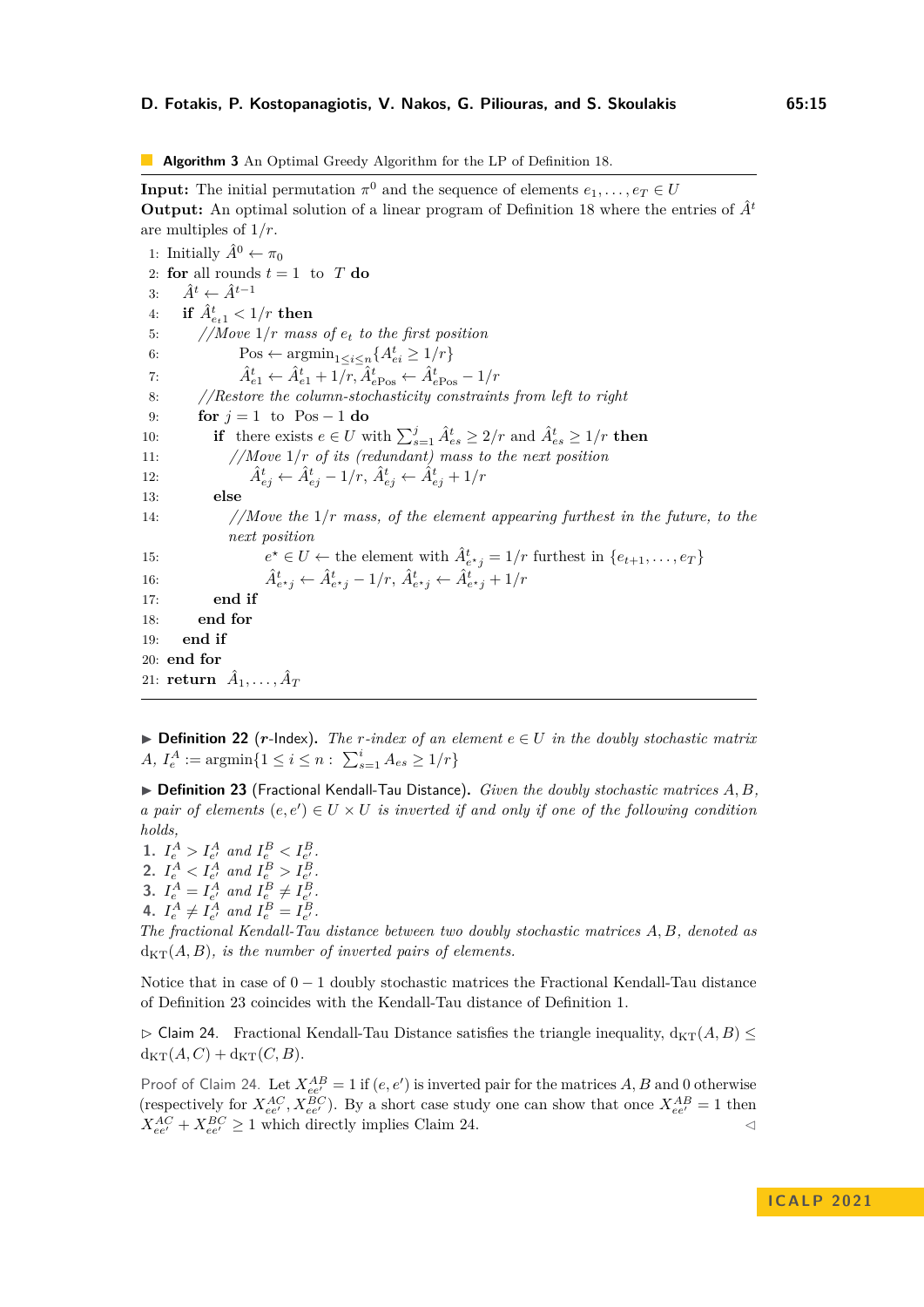#### **65:16 On the Approximability of Multistage Min-Sum Set Cover**

In the case of doubly stochastic matrices with their entries being multiples of 1*/r*, Fractional Kendall-Tau distance relates to FootRule distance of Definition [4.](#page-4-0)

<span id="page-15-0"></span> $\blacktriangleright$  **Lemma 25.** Let the doubly stochastic matrices A, B with entries that are multiples of  $1/r$ .  $Then \ d_{KT}(A, B) \leq 2r^2 \cdot d_{FR}(A, B).$ 

**Proof of Lemma [25.](#page-15-0)** We construct a doubly stochastic matrix *A*′ for which the following properties hold,

- **1.** The entries of  $A'$  are multiples of  $\frac{1}{r}$ .
- **2.**  $d_{FR}(A, B) = d_{FR}(A, A') + d_{FR}(A', B).$
- **3.**  $d_{\text{KT}}(A, A') \leq 2r^2 \cdot d_{\text{FR}}(A, A').$

Once the above properties are established, Lemma [25](#page-15-0) follows by repeating the same construction until matrix *B* is reached and by using the fact that the *fractional Kendall-Tau distance* of Definition [23](#page-14-1) satisfies the triangle inequality.

Before proceeding with the construction of *A*′ , we present the following corollary that follows by an easy exchange argument.

▶ **Corollary 26.** *Let the stochastic matrices A, B with entries multiples of* 1*/r, the values*  $f_{ij}^e$  *of the optimal solution in the linear program of Definition* [4](#page-4-0) *(the min-cost transportation*) problem defining the FootRule distance  $d_{FR}(A, B)$ *)* are multiples of  $1/r$ .

In order to construct the matrix *A'* satisfying the Properties 1-3, we consider three different classes of the entries  $(e, i)$ . In particular, we call an entry  $(e, i)$ .

- **1.** *right* if and only if  $f_{ij}^e > 0$  for some  $j > i$ .
- **2.** *left* if and only if  $f_{ij}^e > 0$  for some  $j < i$ .
- **3.** *neutral* if and only if  $f_{ij}^e = 0$  for all  $j \neq i$ .

Note that the above classes do not form a partition of the entries since an entry  $(e, i)$  can be both *left* and *right* at the same time.

<span id="page-15-1"></span> $\triangleright$  **Corollary 27.** *Given two doubly stochastic matrices*  $A \neq B$ *, there exist entries*  $(e, i)$  *and*  $(e', j)$  *such that* 

- **1.** *j > i*
- **2.** *the entry* (*e, i*) *is right*
- **3.** *the entry*  $(e', j)$  *is left*
- **4.** *the entry*  $(\alpha, \ell)$  *is neutral for all*  $\alpha \in U$  *and*  $\ell \in \{i+1, j-1\}$

We construct the matrix  $A'$  from matrix  $A$  as follows. Consider two entries  $(e, i)$  and  $(e', j)$  with the properties that Corollary [27](#page-15-1) illustrates. The doubly stochastic matrix *A'* is constructed by moving  $1/r$  mass from entry  $(e, i)$  to entry  $(e, j)$  and by moving  $1/r$  mass from entry  $(e', j)$  to entry  $(e', i)$ . More formally,

$$
A'_{\alpha\ell} = \begin{cases} A_{\alpha\ell} - \frac{1}{r} & \text{if } (\alpha, \ell) = (e, i) \\ A_{\alpha\ell} - \frac{1}{r} & \text{if } (\alpha, \ell) = (e', j) \\ A_{\alpha k} + \frac{1}{r} & \text{if } (\alpha, \ell) = (e', i) \\ A_{\alpha\ell} + \frac{1}{r} & \text{if } (\alpha, \ell) = (e, j) \\ A_{\alpha\ell} & \text{otherwise} \end{cases}
$$

Up next we establish the fact that  $d_{FR}(A, B) = d_{FR}(A, A') + d_{FR}(A', B)$ .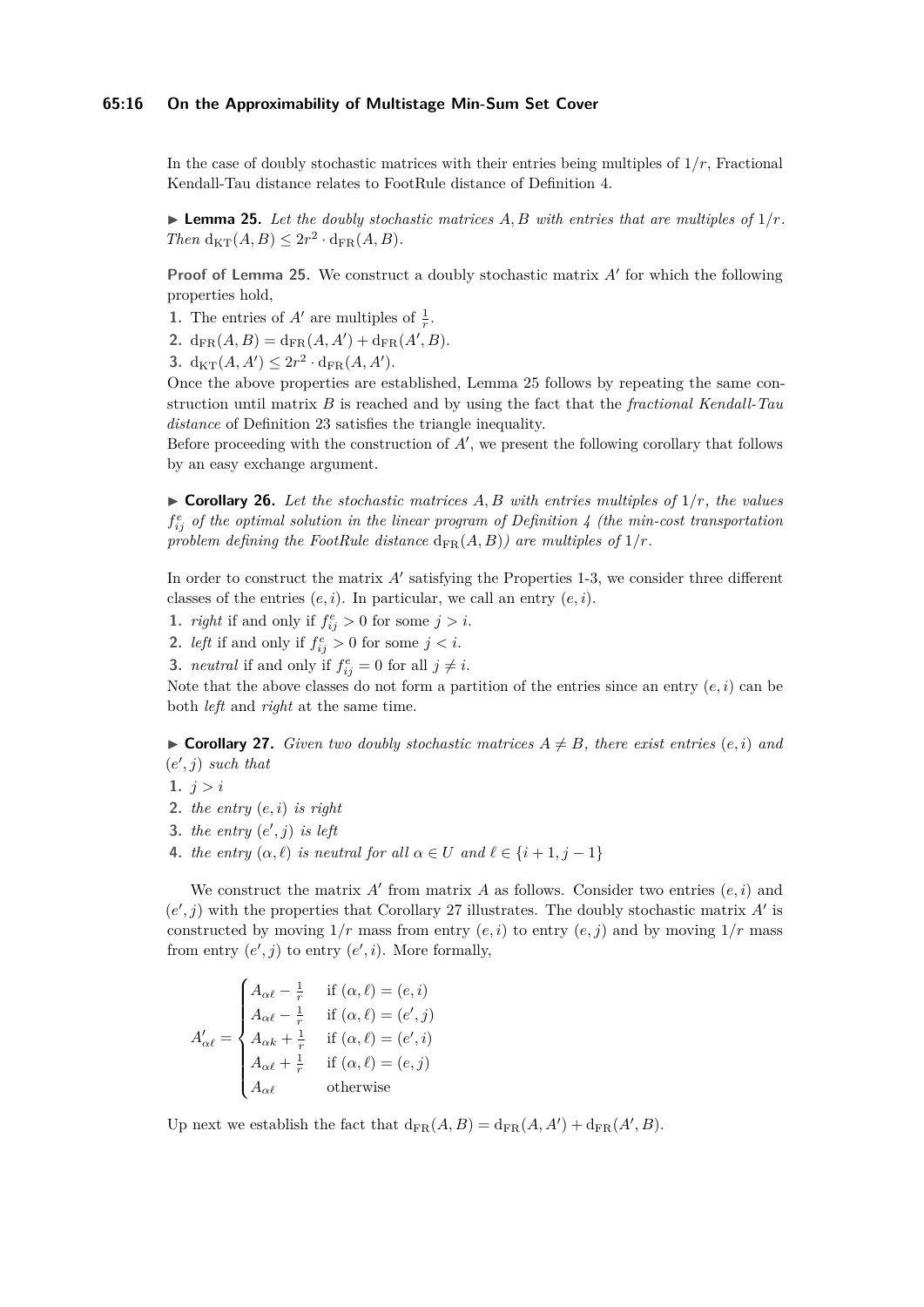$\rhd$  Claim 28. d<sub>FR</sub>(*A'*, *A*) = 2|*j* − *i*|/*r* and d<sub>FR</sub>(*A'*, *B*) = d<sub>FR</sub>(*A*, *B*) − 2|*j* − *i*|/*r*.

Proof. The fact that  $d_{FR}(A', A) = 2|j - i|/r$  is trivial. We thus focus on showing that  $d_{FR}(A', B) = d_{FR}(A, B) - 2|j - i|/r.$ 

Since  $(e, i)$  is *right*, there exists an index  $\ell(i) > i$  such that  $f_{i\ell(i)}^e > 0$ . Moreover  $f_{i\ell(i)}^e \geq 1/r$ since  $f^e_{i\ell(i)}$  is multiple of  $1/r$ . Notice that  $\ell(i) \neq \ell$  for  $\ell \in \{i+1, j-1\}$  since all the entries  $(\alpha, \ell)$  are *neutral* (otherwise  $\sum_{\alpha \in U} B_{\alpha\ell} > 1$ ). As a result, transfering  $1/r$  mass from entry  $(e, i)$  to entry  $(e, j)$  decreases the FootRule distance between *A* and *B* by  $1/r \cdot |i - j|$  since the *final destination* of the  $1/r$  mass is the entry  $(e, \ell(i))$  that is on the right of entry  $(e, i)$ ,  $\ell(i) \geq j$ . The claim follows by applying the exact same argument for  $(e', j)$ .

We now establish the last property that is  $d_{KT}(A, A') \leq 2r^2 \cdot d_{FR}(A, A')$ .

 $\rhd$  Claim 29. d<sub>KT</sub>(*A'*, *B*) ≤ 4*r* · |*i* − *j*|

Proof. Notice that apart from *e, e*′ , the *r*-index of each element is the same in both *A* and *A*′  $(I^A_\alpha = I^{A'}_\alpha$  for all  $\alpha \in U \setminus \{e, e'\}$ . As a result, by Definition [23,](#page-14-1) we get that the only inverted pairs can be of the form  $(e, \alpha)$  or  $(e', \alpha)$ .

In case  $I_e^A \leq i-1$  then  $I_e^A = I_e^{A'}$  and there is no inverted pair of the form  $(e, \alpha)$ . In case  $I_e^A = i$  then  $i \leq I_e^{A'} \leq j$  and any element  $\alpha$  with  $I_\alpha^A = I_\alpha^{A'} \in \{1, i-1\} \cup \{j+1, n\}$  cannot form an inverted pair with *e*. As a result, a pair  $(e, \alpha)$  can be inverted only if  $i \leq I_{\alpha}^A = I_{\alpha}^{A'} \leq j$ . Since the entries of A are multiples of  $1/r$  and A is doubly stochastic, there are at most  $r$ positive entries at each column of *A*. As a result, there are at most  $r \cdot (j - i + 1)$  inverted pairs of the form  $(e, \alpha)$ . With the symmetric argument one can show that there are at most  $r \cdot |j - i + 1|$  of the form  $(e', \alpha)$ . Overall there are at most  $2r \cdot |j - i + 1|$  inverted pairs between *A* and *A'* that are less than  $4r \cdot |j - i|$  since  $j > i$ .

<span id="page-16-0"></span>We conclude the section with Lemma [30.](#page-16-0) Then Lemma [20](#page-13-0) follows by Lemma [30](#page-16-0) and [25.](#page-15-0)

**Example 10.** Let  $\pi^0, \pi^1, \ldots, \pi^T$  the permutations produced by Algorithm [2](#page-8-2) and  $e_1, \ldots, e_T$ *the elements that Algorithm [2](#page-8-2) moves to the first position at each round t. For any sequence of doubly stochastic matrices*  $B^0 = \pi^0, B^1, \ldots, B^T$  *with*  $B_{e_1}^t \geq 1/r$ ,

$$
\sum_{t=1}^{T} \mathrm{d}_{\mathrm{KT}}(\pi^t, \pi^{t-1}) \le \sum_{t=1}^{T} \mathrm{d}_{\mathrm{KT}}(B^t, B^{t-1}) + r \cdot T
$$

The proof of Lemma [30](#page-16-0) is based on the following two inequalities,  $d_{KT}(\pi^t, \pi^{t-1})$  +  $d_{KT}(\pi^t, B^t) - d_{KT}(\pi^{t-1}, B^t) \leq r$  and  $d_{KT}(\pi^{t-1}, B^t) - d_{KT}(\pi^{t-1}, B^{t-1}) \leq d_{KT}(B^t, B^{t-1}).$ The second inequality follows by the triangle inequality established in Claim [24.](#page-14-2) The first follows by the fact that  $I_{e_t}^{B^t} = 1$  and the definition of Fractional Kendall-Tau distance.

**Proof of Lemma [30.](#page-16-0)** Since  $B_{e_t}^t \geq 1/r$ , the *r*-index of element  $e_t$  in matrix  $B^t$  is 1,  $I_{e_t}^{B^t} = 1$ . We first show that,

$$
d_{\text{KT}}\left(\pi^t, \pi^{t-1}\right) + d_{\text{KT}}\left(\pi^t, B^t\right) - d_{\text{KT}}\left(\pi^{t-1}, B^t\right) \leq r
$$

To simplify notation let  $k_t$  the position of  $e_t$  in  $\pi^{t-1}$ . Notice that  $d_{\text{KT}}(\pi^t, \pi^{t-1}) = k_t - 1$ . Out of the  $k_t - 1$  elements lying on the left of  $e_t$  in  $\pi^{t-1}$  there are most  $r - 1$  elements *α* with  $I_\alpha^{B^t} = 1$  (these elements must admit  $B_{\alpha 1}^t \geq 1/r$ ). The rest of the  $k_t - 1$  elements admit *r*-index  $I_{\alpha}^{B^t} \geq 2$  and thus form inverted pairs with  $e_t$  when considering  $\pi^{t-1}$  and  $B^t$ .

◀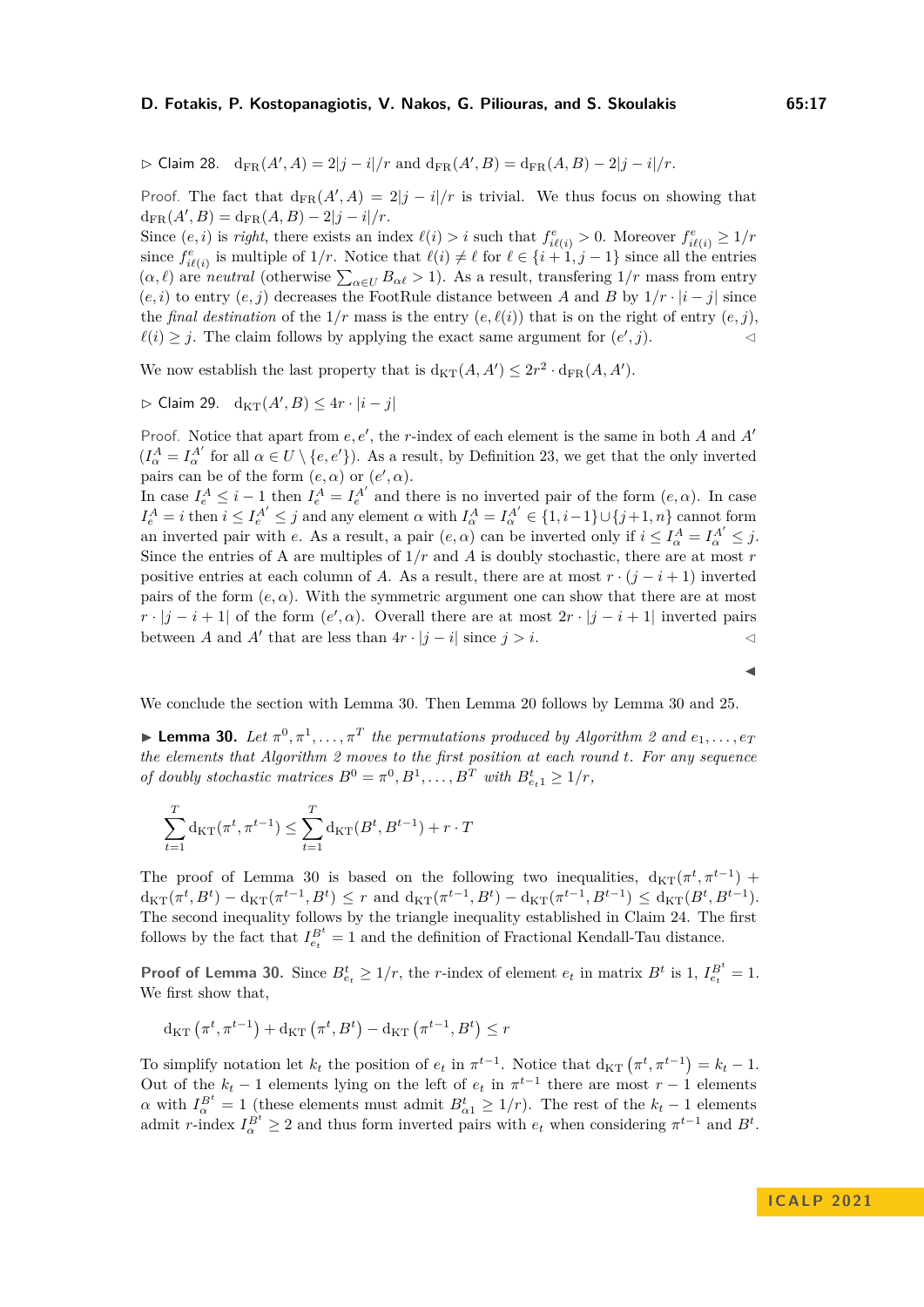#### **65:18 On the Approximability of Multistage Min-Sum Set Cover**

When  $e_t$  moves to the first positions (permutation  $\pi^t$ ) these inverted pairs are deactivated  $(I_{e_t}^{B^t} = 1)$  and new inverted pairs are created between  $e_t$  and  $\alpha$  with  $I_{\alpha}^{B^t} = 1$ , but these new inverted pairs are at most *r* (for any element  $\alpha$  with  $I_{\alpha}^{B^t}$ ,  $B_{\alpha}^t \geq 1/r$ ). Also notice no additional inverted pairs  $(e, \alpha)$  (with  $e \neq e_t$ ) are created since the order between all the other elements is the same in  $\pi^t$  and  $\pi^{t-1}$ . Overall,

$$
\underbrace{\mathrm{d}_{\mathrm{KT}}\left(\pi^t, \pi^{t-1}\right)}_{k_t-1} + \underbrace{\mathrm{d}_{\mathrm{KT}}\left(\pi^t, B^t\right) - \mathrm{d}_{\mathrm{KT}}\left(\pi^{t-1}, B^t\right)}_{\leq -k_t+1+r} \leq r
$$

Combining the above inequality with  $d_{KT}(\pi^{t-1}, B^t) - d_{KT}(\pi^{t-1}, B^{t-1}) \le d_{KT}(\pi^t, B^{t-1})$ which follows from the triangle inequality we get,

$$
d_{\text{KT}}(\pi^t, \pi^{t-1}) + d_{\text{KT}}(\pi^t, B^t) - d_{\text{KT}}(\pi^{t-1}, B^{t-1}) \leq d_{\text{KT}}(A^t, B^{t-1}) + r.
$$

Finally a telescopic sum gives  $\sum_{t=1}^{T} d_{KT} (\pi^t, \pi^{t-1}) \leq \sum_{t=1}^{T} d_{KT} (B^t, B^{t-1}) + r \cdot T +$  $d_{KT}(\pi^0, B^0) - d_{KT}(\pi^T, B^T)$  where  $d_{KT}(\pi^0, B^0) = 0$ .

# **6 Concluding Remarks**

In this work we examine the polynomial-time approximability of Multistage Min-Sum Set Cover. We present  $\Omega(\log n)$  and  $\Omega(r)$  inapproximability results for general and rbounded request sequences, while we respectively provide  $O(\log^2 n)$  and  $O(r^2)$  polynomialtime approximation algorithms. Closing this gap is an interesting question that our work leaves open. Another interesting research direction concerns the competitive ratio in the online version of Dynamic Min-Sum Set Cover. [\[18\]](#page-18-19) provides an  $\Omega(r)$  lower bound and a  $\Theta(r^{3/2}\sqrt{n})$ competitive online algorithm for *r*-bounded sequences. Designing online algorithms for a relaxation of the problem (such as the Fractional − MTF) and using the rounding schemes that this work suggests may be a fruitful approach towards closing this gap.

#### **References**

- <span id="page-17-6"></span>**1** Noga Alon, Dana Moshkovitz, and Shmuel Safra. Algorithmic construction of sets for krestrictions. *ACM Transactions on Algorithms (TALG)*, 2(2):153–177, 2006.
- <span id="page-17-0"></span>**2** Christoph Ambühl. Offline list update is NP-hard. In *Algorithms - ESA 2000, 8th Annual European Symposium, Proceedings*, volume 1879 of *Lecture Notes in Computer Science*, pages 42–51. Springer, 2000.
- <span id="page-17-1"></span>**3** Hyung-Chan An, Ashkan Norouzi-Fard, and Ola Svensson. Dynamic facility location via exponential clocks. *ACM Trans. Algorithms*, 13(2):21:1–21:20, 2017.
- <span id="page-17-5"></span>**4** Yossi Azar and Iftah Gamzu. Ranking with submodular valuations. In *SODA*, pages 1070–1079, 2011. [doi:10.1137/1.9781611973082.81](https://doi.org/10.1137/1.9781611973082.81).
- <span id="page-17-3"></span>**5** Yossi Azar, Iftah Gamzu, and Xiaoxin Yin. Multiple intents re-ranking. In *STOC*, pages 669–678, 2009. [doi:10.1145/1536414.1536505](https://doi.org/10.1145/1536414.1536505).
- <span id="page-17-4"></span>**6** Nikhil Bansal, Jatin Batra, Majid Farhadi, and Prasad Tetali. Improved approximations for min sum vertex cover and generalized min sum set cover. In *Proceedings of the 2021 ACM-SIAM Symposium on Discrete Algorithms, SODA 2021*, pages 998–1005. SIAM, 2021.
- <span id="page-17-7"></span>**7** Nikhil Bansal, Niv Buchbinder, and Joseph Naor. A primal-dual randomized algorithm for weighted paging. *J. ACM*, 59(4):19:1–19:24, 2012. [doi:10.1145/2339123.2339126](https://doi.org/10.1145/2339123.2339126).
- <span id="page-17-2"></span>**8** Nikhil Bansal, Anupam Gupta, and Ravishankar Krishnaswamy. A constant factor approximation algorithm for generalized min-sum set cover. In *SODA*, pages 1539–1545, 2010. [doi:10.1137/1.9781611973075.125](https://doi.org/10.1137/1.9781611973075.125).